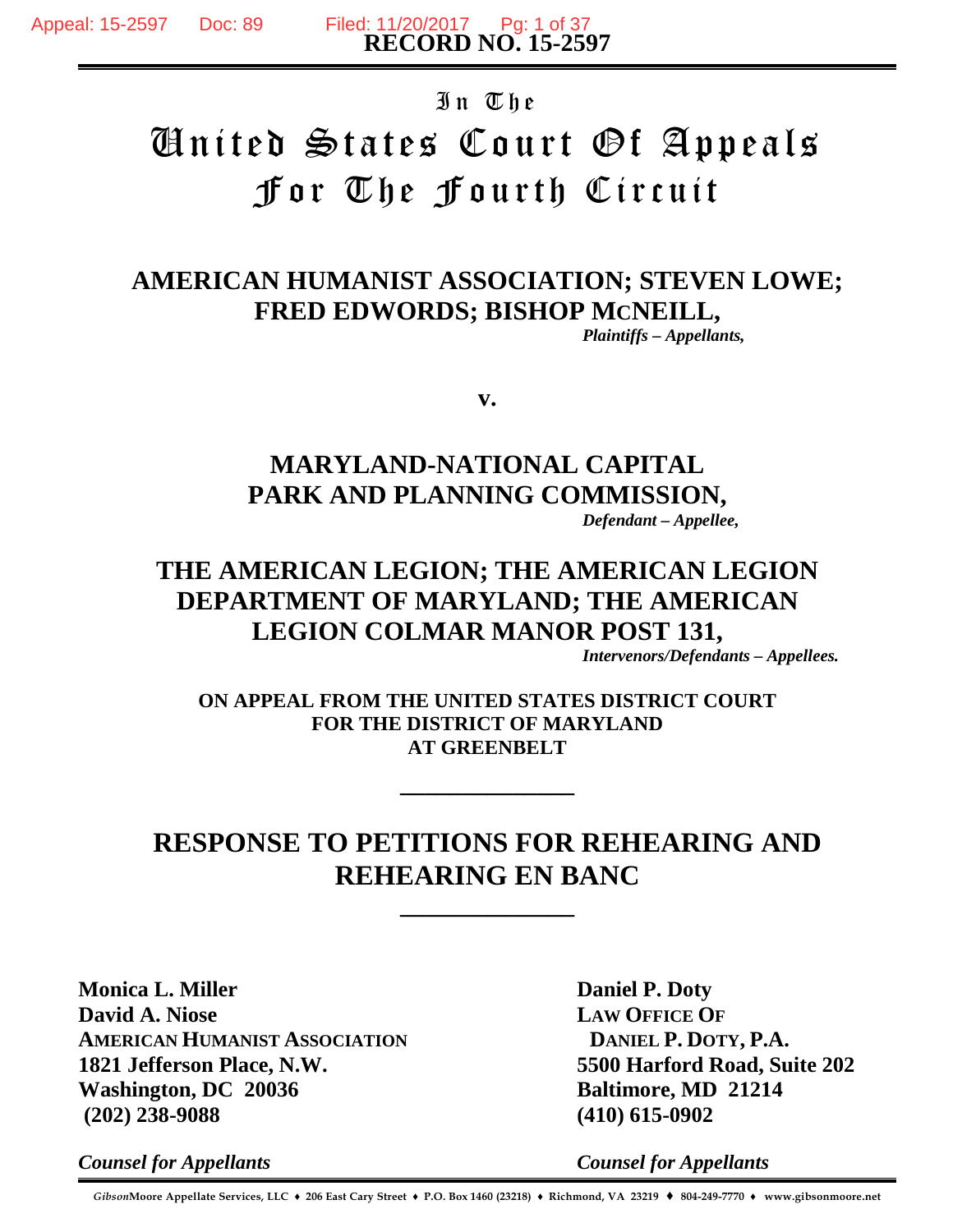# **Table of Contents**

# **Page:**

| I.  |                 |    |                                                            |  |  |  |
|-----|-----------------|----|------------------------------------------------------------|--|--|--|
| П.  |                 |    |                                                            |  |  |  |
| Ш.  |                 |    |                                                            |  |  |  |
| IV. |                 |    |                                                            |  |  |  |
|     | A.              |    | Reversal would create deep tensions with Supreme Court and |  |  |  |
|     | <b>B.</b>       |    |                                                            |  |  |  |
|     |                 | 1. |                                                            |  |  |  |
|     |                 | 2. | The effect test does not consider purpose or history 13    |  |  |  |
|     |                 | 3. | The panel did not focus solely on the display's religious  |  |  |  |
|     |                 | 4. | The Cross's purpose as a war memorial compounds its        |  |  |  |
|     | $\mathcal{C}$ . |    |                                                            |  |  |  |
|     |                 |    |                                                            |  |  |  |
|     |                 | 2. | Bladensburg Cross dominates its surroundings23             |  |  |  |
|     |                 | 3. |                                                            |  |  |  |
|     | D.              |    |                                                            |  |  |  |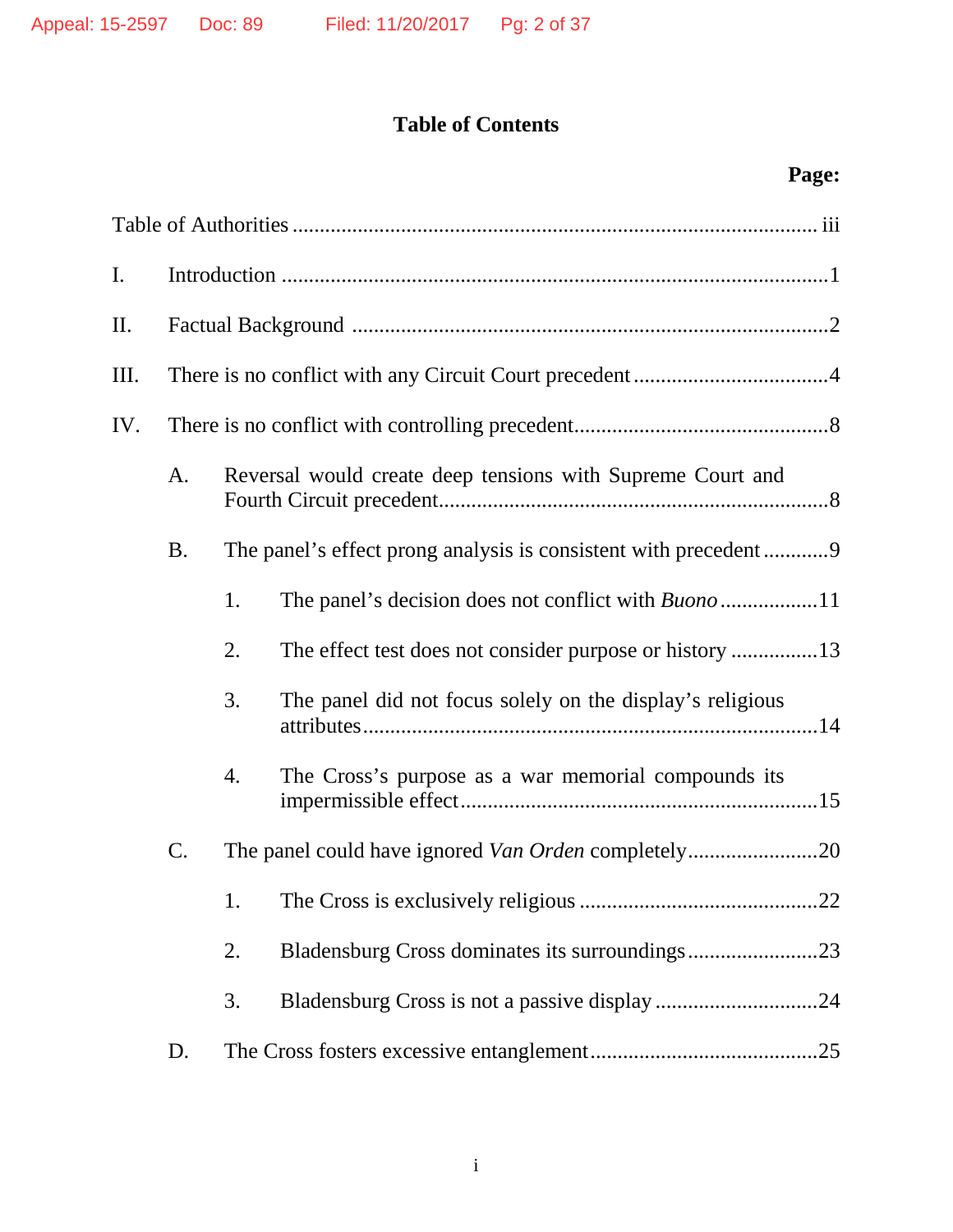| V. | There is no question of "exceptional importance" because the panel's<br>holding is highly fact-dependent and does not threaten any other |  |
|----|------------------------------------------------------------------------------------------------------------------------------------------|--|
|    |                                                                                                                                          |  |
|    | <b>Certificate of Compliance</b>                                                                                                         |  |

Certificate of Filing and Service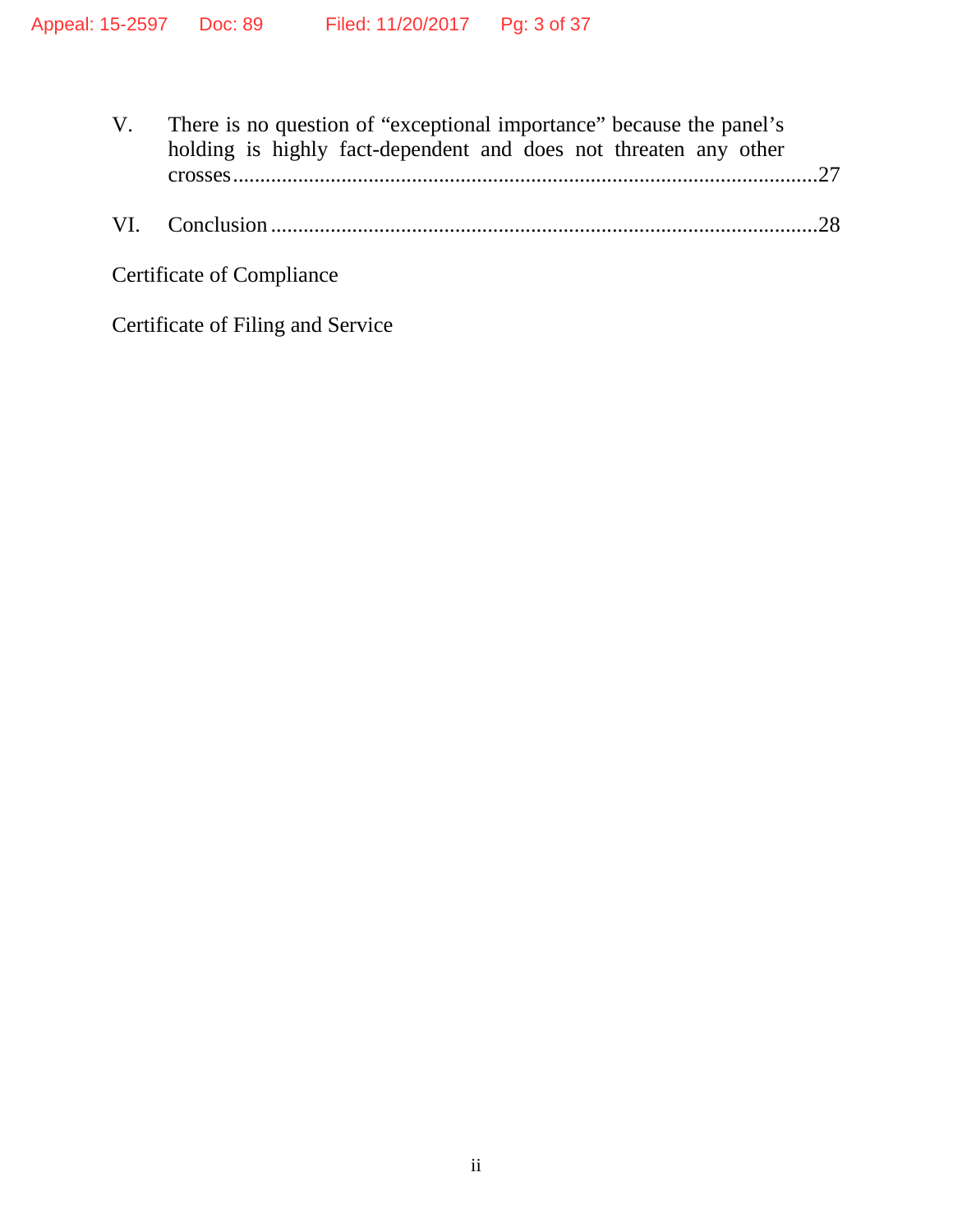## **Table of Authorities**

### **Cases:**

| ACLU v. City of St. Charles,                      |
|---------------------------------------------------|
| ACLU v. City of Stow,                             |
| ACLU v. Mercer Cnty.,                             |
| ACLU v. Mississippi State Gen. Servs. Admin.,     |
| ACLU v. Rabun Cnty. Chamber of Commerce, Inc.,    |
| Am. Atheists, Inc. v. City of Starke,             |
| Am. Atheists, Inc. v. Duncan,                     |
| Am. Atheists, Inc. v. Port Auth., Port Authority, |
| Am. Humanist Ass'n v. Lake Elsinore,              |
| Arnold v. E. Air Lines,                           |
| Bartlett v. Bowen,                                |
| Buono v. Norton,                                  |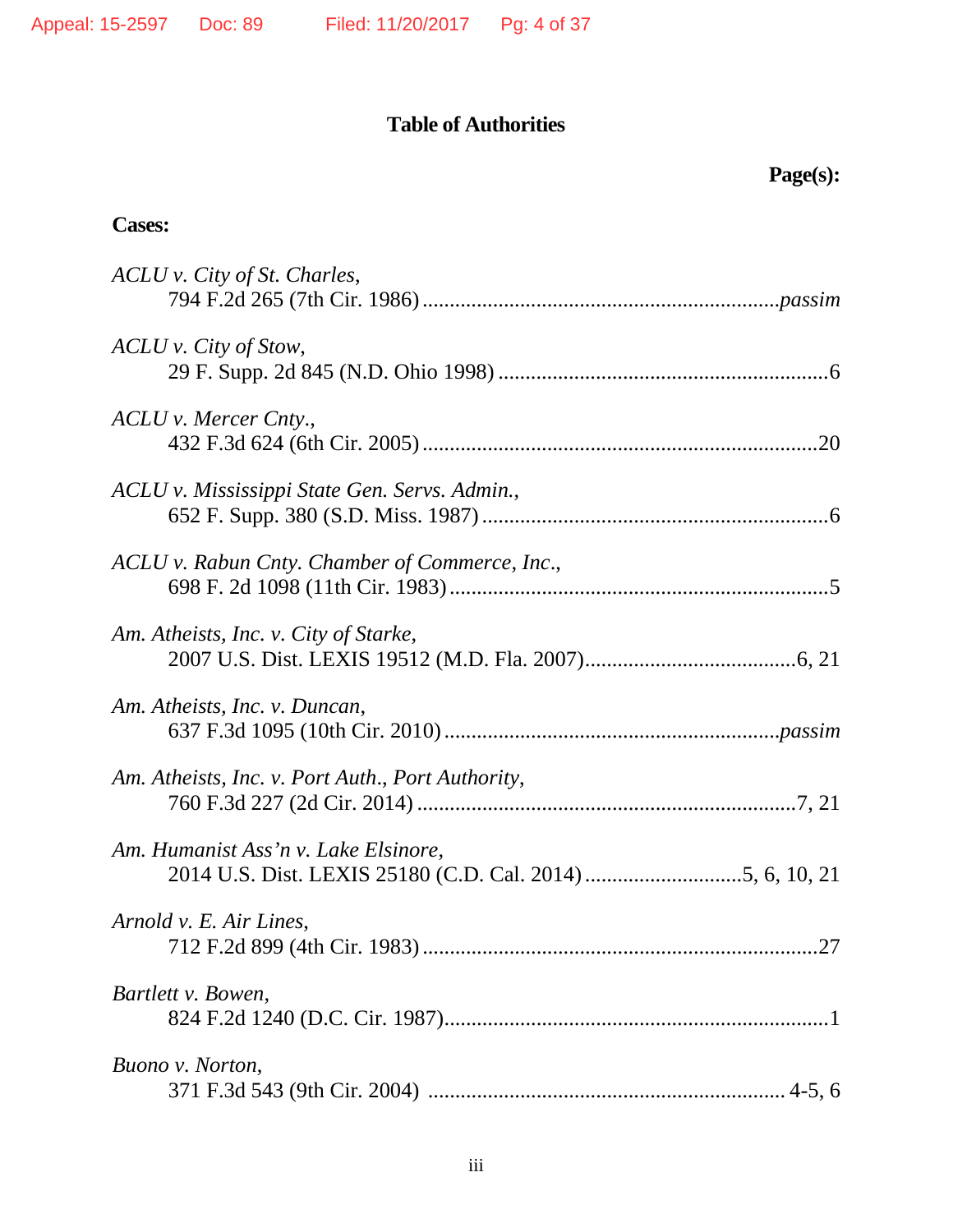| Cabral v. City of Evansville,<br>958 F. Supp. 2d 1018 (S.D. Ind. 2013), app. dism., |
|-------------------------------------------------------------------------------------|
| Capitol Square Review & Adv. Bd. v. Pinette,                                        |
| Carpenter v. San Francisco,                                                         |
| Citizens Concerned for Separation of Church & State v.<br>City & Cty. of Denver,    |
| Comm. for Pub. Educ. & Religious Liberty v. Nyquist,                                |
| County of Allegheny v. ACLU,                                                        |
| Davies v. County of Los Angeles,                                                    |
| Doe v. Cty. of Montgomery,                                                          |
| Ellis v. La Mesa,                                                                   |
| Freedom from Religion Found. v. County of Lehigh,                                   |
| Friedman v. Bd. of Cnty. Comm'rs,                                                   |
| Gilfillan v. Philadelphia,                                                          |
| Gonzales v. North Twp. Lake Cnty.,                                                  |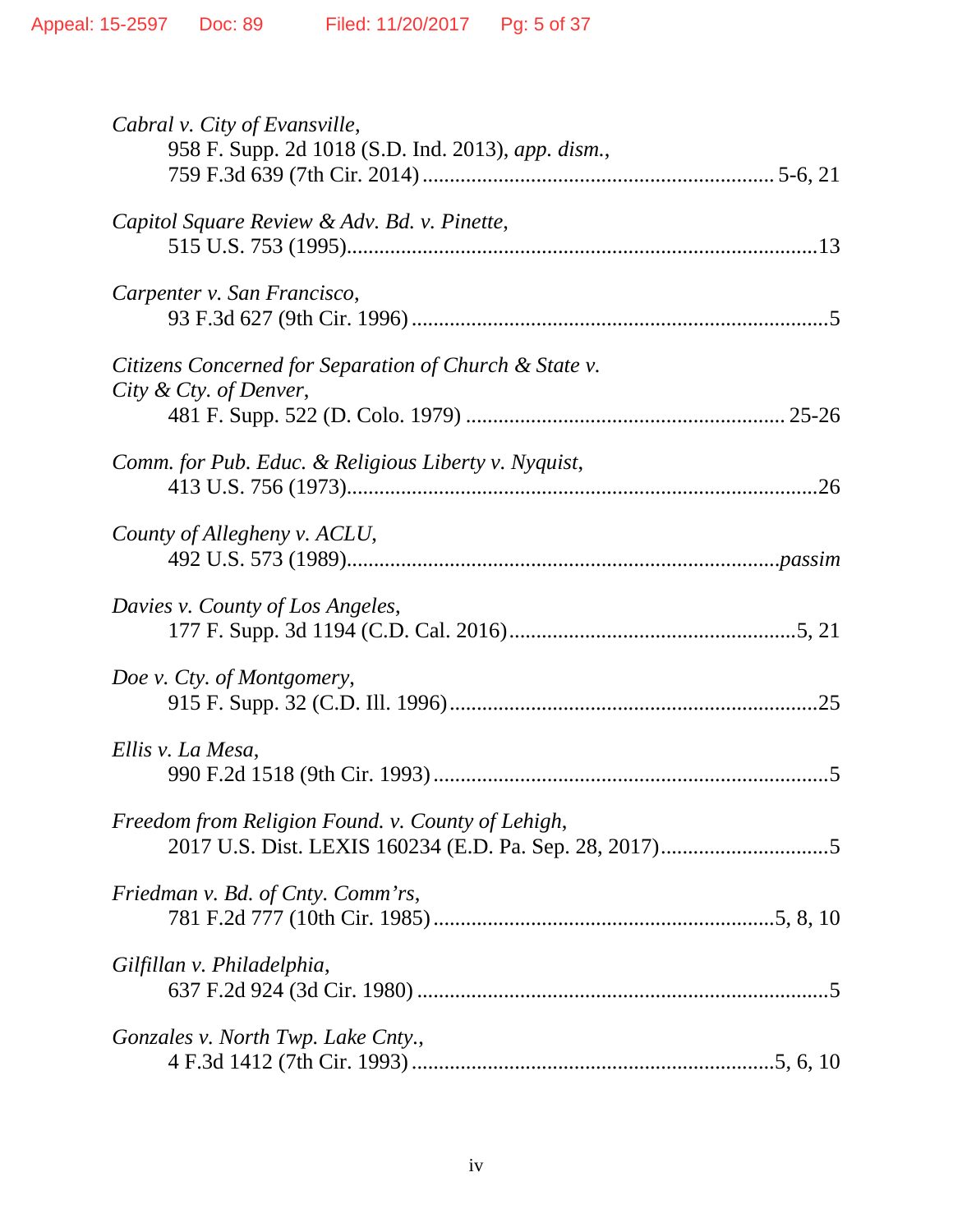| Granzeier v. Middleton,                                         |
|-----------------------------------------------------------------|
| 955 F. Supp. 741 (E.D. Ky. 1997), aff'd,                        |
|                                                                 |
| Greater Houston Chapter ACLU v. Eckels,                         |
| 589 F. Supp. 222 (S.D. Tex. 1984), reh'g denied,                |
|                                                                 |
|                                                                 |
| Green v. Haskell Cnty. Bd. of Comm'rs,                          |
|                                                                 |
| Hall v. Bradshaw,                                               |
|                                                                 |
|                                                                 |
| <i>Harris v. City of Zion,</i>                                  |
|                                                                 |
|                                                                 |
| Jewish War Veterans v. United States,                           |
|                                                                 |
|                                                                 |
| King v. Richmond Cnty.,                                         |
|                                                                 |
| Kondrat'yev v. City of Pensacola,                               |
| No. 3:16-cv-00195-RV-CJK, Dkt-41 (N.D. Fla. June 19, 2017)5, 21 |
|                                                                 |
| Lambeth v. Bd. of Commrs,                                       |
|                                                                 |
|                                                                 |
| Libin v. Greenwich,                                             |
|                                                                 |
|                                                                 |
| McCreary Cnty. v. ACLU,                                         |
|                                                                 |
| Mendelson v. St. Cloud,                                         |
|                                                                 |
|                                                                 |
| Mitchell v. JCG Indus., Inc.,                                   |
|                                                                 |
|                                                                 |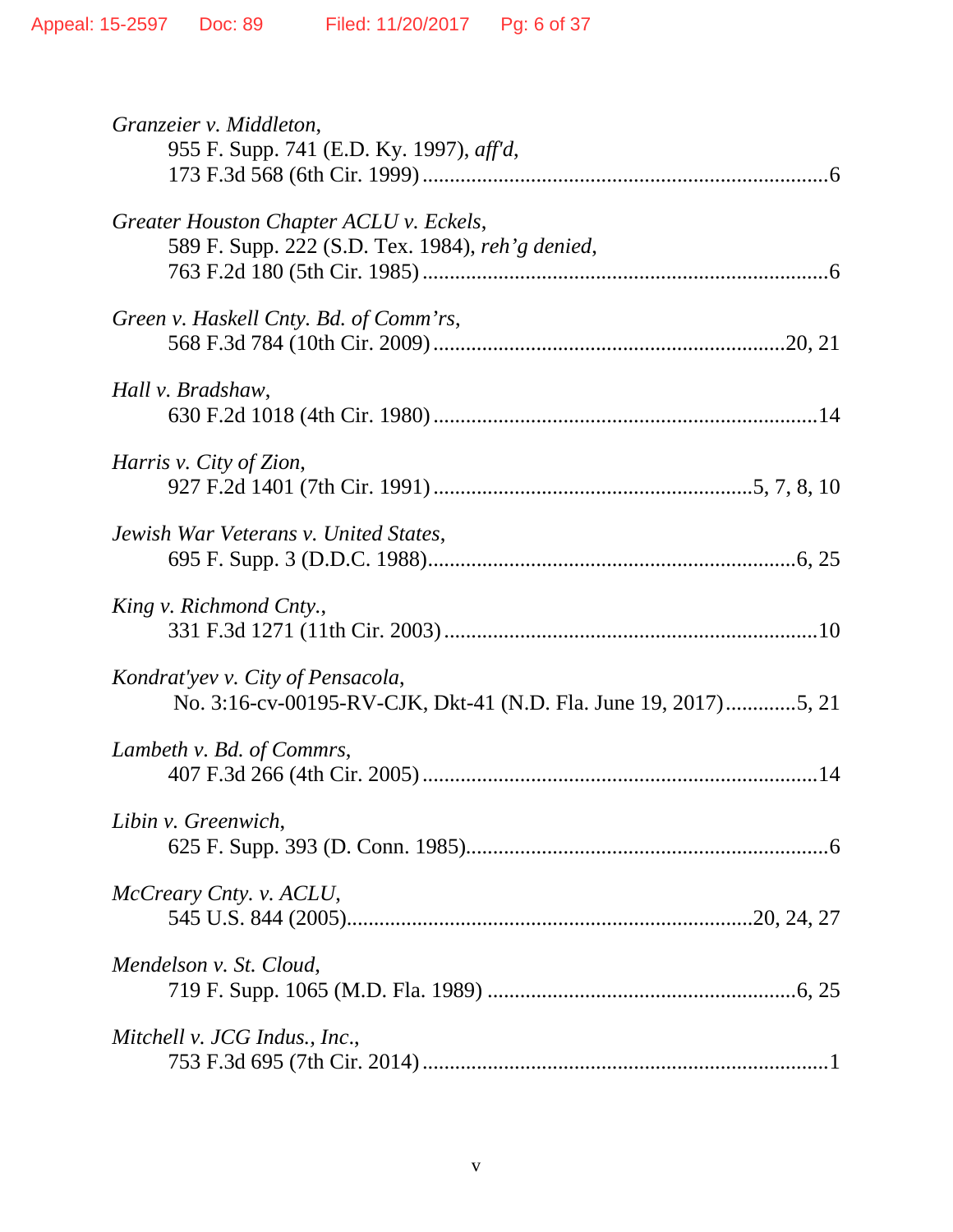| Murray v. Austin,                                     |
|-------------------------------------------------------|
| N.C. Civ. Liberties Union Leg. Found. v. Constangy,   |
| Robinson v. City of Edmond,                           |
| Salazar v. Buono,                                     |
| Separation of Church & State Comm. v. City of Eugene, |
| Smith v. County of Albemarle,                         |
| Summers v. Adams,                                     |
| Trunk v. San Diego,<br>629 F.3d 1099 (9th Cir. 2011), |
| United States v. American-Foreign Steamship Corp.,    |
| United States v. Foster,                              |
| Van Orden v. Perry,                                   |
| Weinbaum v. City of Las Cruces,                       |
| <b>Rule:</b>                                          |
|                                                       |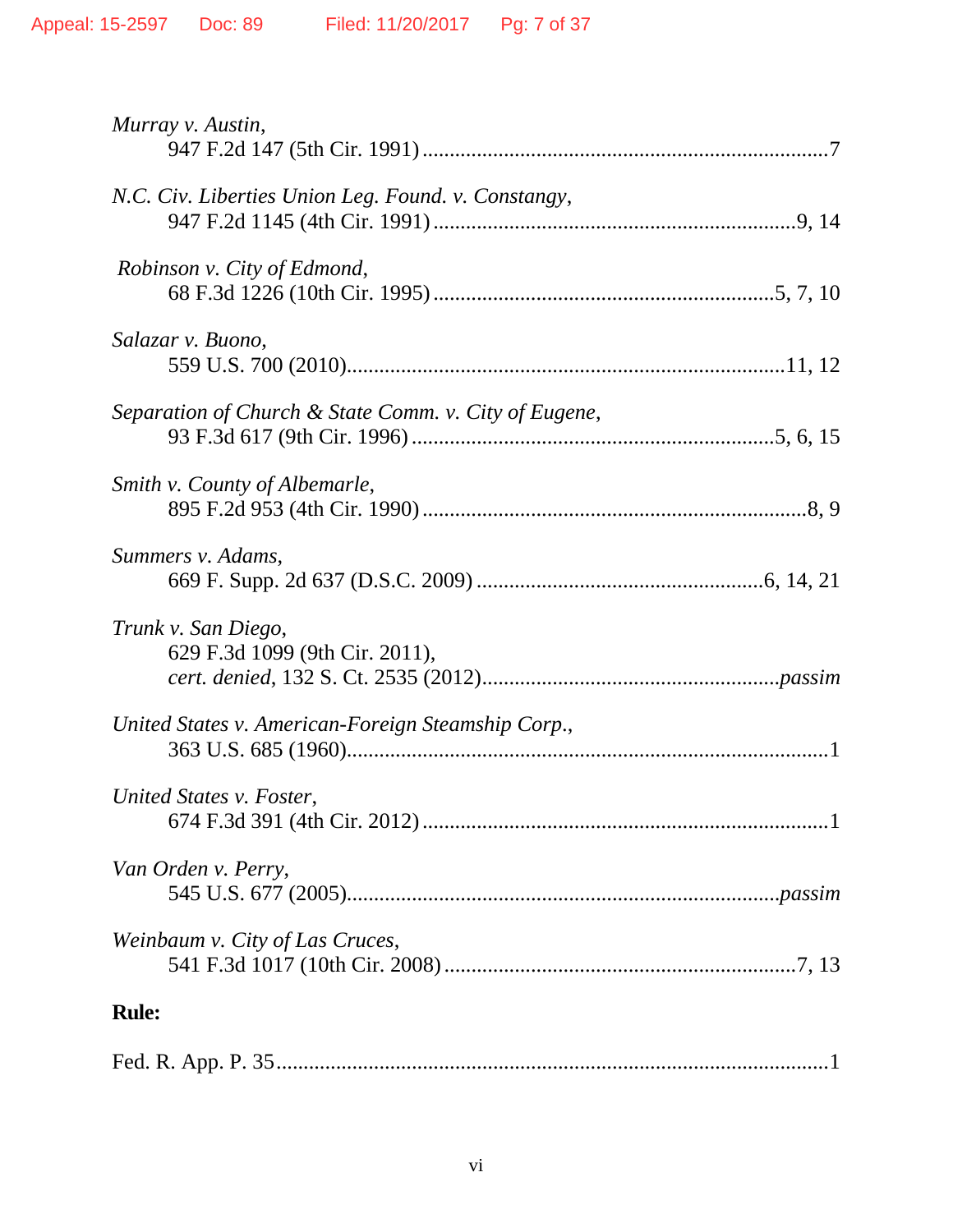### **I. Introduction**

Using a Christian cross as a war memorial does not make the cross secular. It makes the war memorial religious. Numerous courts, including the Third, Seventh, Ninth, Tenth, and Eleventh Circuits, have considered the constitutionality of crosses and have been virtually unanimous in finding them unconstitutional, irrespective of how old they are, whether they are accompanied by other symbols or monuments, or have independent historical significance.

An "en banc hearing or rehearing is not favored and ordinarily will not be ordered." Fed. R. App. P. 35. En "banc courts are the exception, not the rule," *United States v. American-Foreign Steamship Corp*., 363 U.S. 685, 689 (1960), and are warranted only "in the rarest of circumstances." *Bartlett v. Bowen*, 824 F.2d 1240, 1244 (D.C. Cir. 1987) (Edwards, J. concurring). Disagreement with a panel decision is not sufficient. *United States v. Foster*, 674 F.3d 391, 409 (4th Cir. 2012) (Wynn, J., dissenting); *Mitchell v. JCG Indus., Inc*., 753 F.3d 695, 699 (7th Cir. 2014) (Posner, J., concurring).

Appellees and Intervenors (collectively "Appellees" unless otherwise noted) failed to demonstrate such necessity here. The panel's decision is in accord with Supreme Court and Fourth Circuit jurisprudence and every circuit court decision on this subject.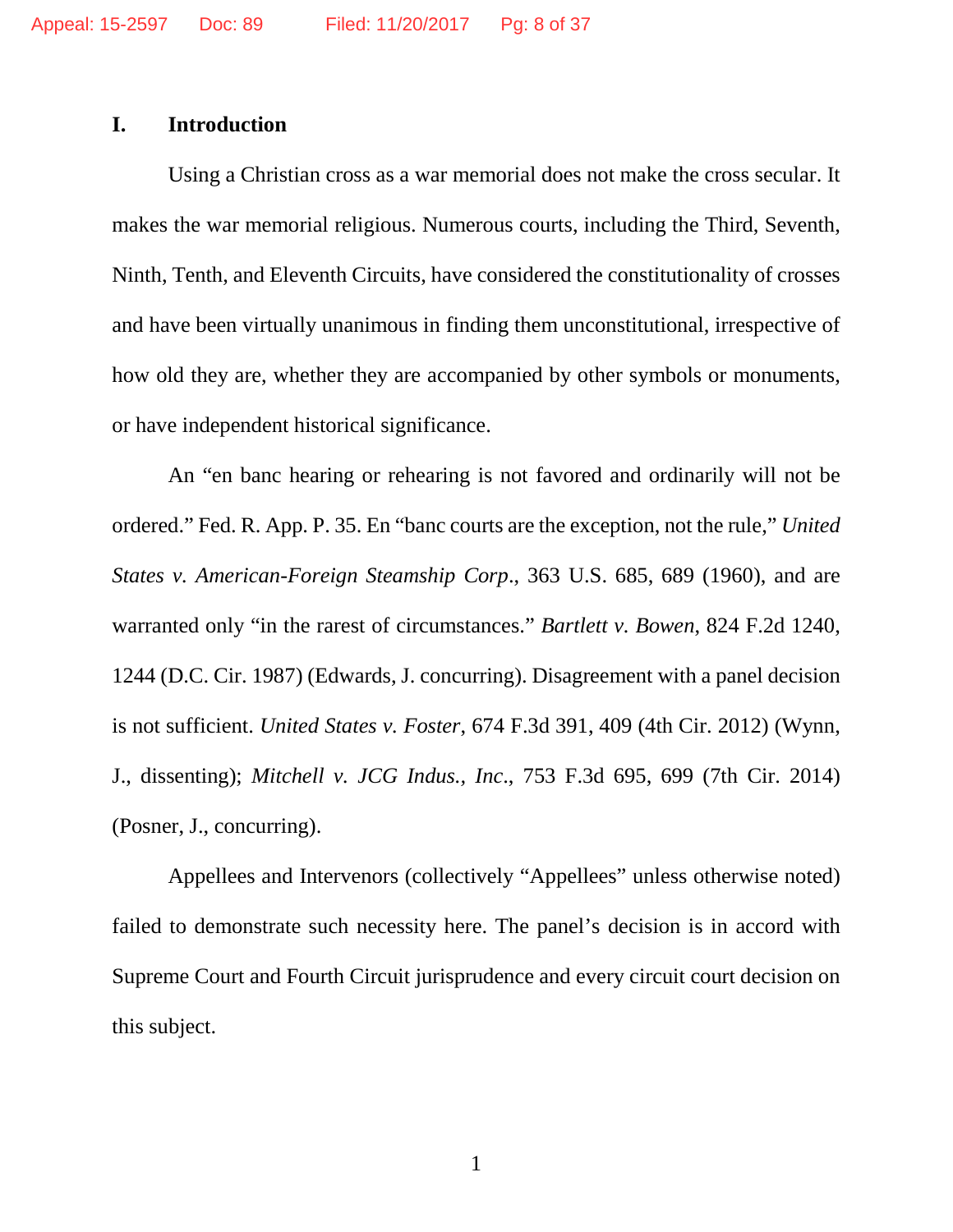#### **II. Factual Background**

The government<sup>[1](#page-8-0)</sup> owns, funds, maintains, and displays an enormous Christian cross ("Bladensburg Cross" or "Cross"), to the exclusion of all other religious symbols, in the middle of one of the county's busiest intersections.<sup>[2](#page-8-1)</sup> Bladensburg Cross is a Latin cross, standing 40-feet high, and arms extended 5-feet from the center.[3](#page-8-2) *See ACLU v. City of St. Charles*, 794 F.2d 265, 271 (7th Cir. 1986) ("the Latin cross (a cross whose base stem is longer than the other three arms) is a symbol of Christianity"). The Cross is the only monument on the traffic island, exclusively dominating the visual field of passersby. [4](#page-8-3)

In 1919, the Town of Bladensburg ("Town") approved a massive concrete Christian cross to be placed on Town property. [5](#page-8-4) The Cross was originally referred to as the "Calvary cross," signifying the crucifixion of Jesus Christ.<sup>[6](#page-8-5)</sup> A 1919 article declared: "A mammoth cross, a likeness of the Cross of Calvary, *as described in the Bible*, will be built.["7](#page-8-6)

<span id="page-8-0"></span><sup>&</sup>lt;sup>1</sup> Maryland-National Capital Parks and Planning Commission ("M-NCPPC" or "Commission").

<span id="page-8-1"></span> $^{2}$ (Op.8)(J.A.1372)(J.A.1583)(J.A.1626)(J.A.1639)(J.A.1730).

<span id="page-8-2"></span><sup>3</sup> (J.A.287)(J.A.1098-1112)(J.A.1115)(J.A.1155)(J.A.1159)(J.A.1450)(J.A.1458) (J.A.1583)(J.A.2508). 4 (J.A.30)(J.A.44)(J.A.111)(J.A.1858)(J.A.1872).

<span id="page-8-3"></span>

<span id="page-8-4"></span> $5$  (J.A.1115-18)(J.A.1206-07)(J.A.1925)(J.A.2504)(J.A.3427-28).

<span id="page-8-5"></span> $6$  (J.A.211)(J.A.288-89)(J.A.1114-15)(J.A.1118-25)(J.A.1130-34).

<span id="page-8-6"></span> $7$  (J.A.1115)(emphasis added).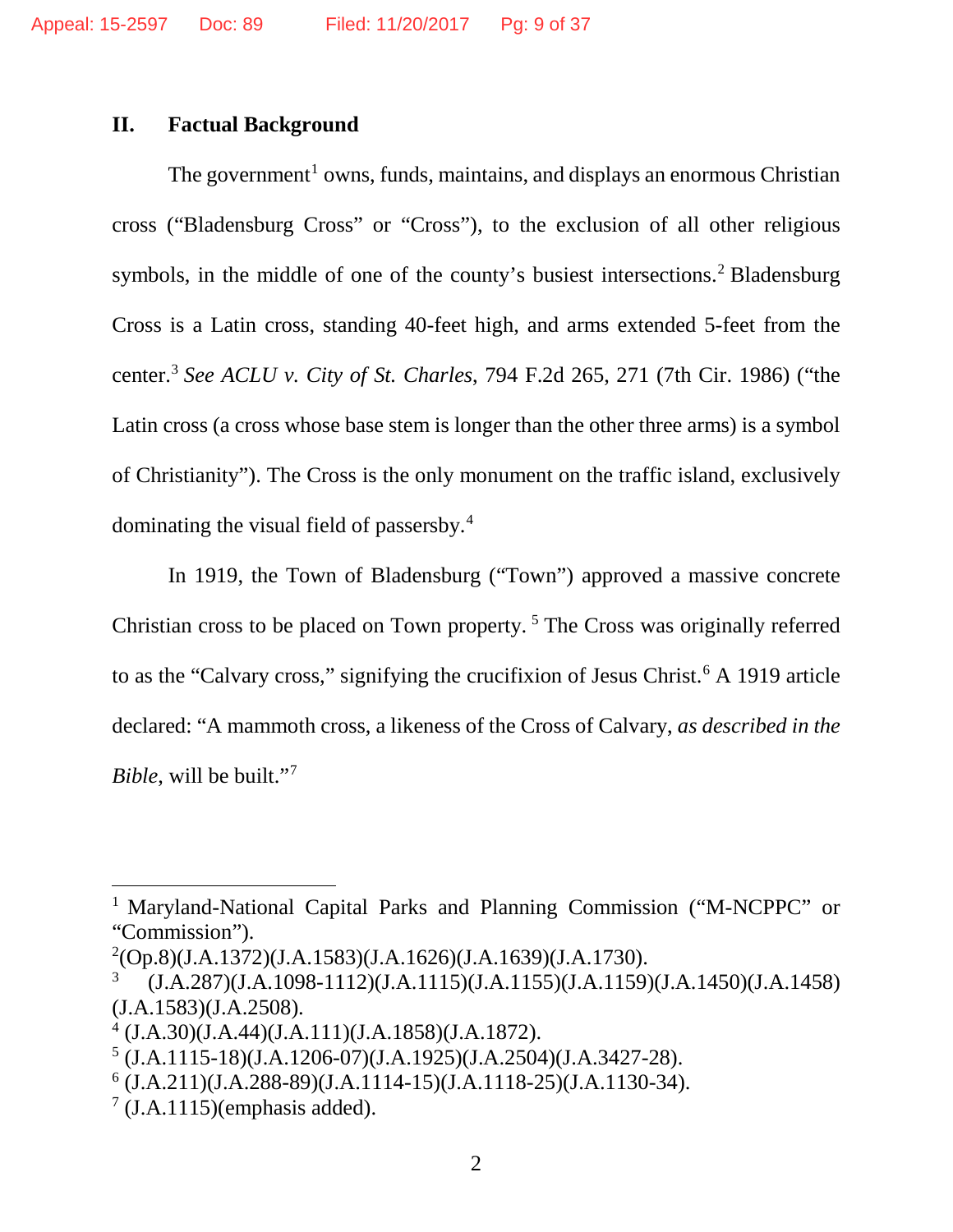Fundraising was led by the "Calvary Cross Memorial" committee. (J.A.1117- 18). Donors signed a contribution pledge referencing "God," "Supreme Ruler" "Faith" "Godliness," and "One God."[8](#page-9-0) Bladensburg Cross was modeled off of a local Catholic Shrine.<sup>[9](#page-9-1)</sup>

At its dedication ceremony in 1925, Maryland Representative Stephen Gambrill delivered the keynote address proclaiming: "by the token of this cross, *symbolic of Calvary*, let us keep fresh the memory of our boys who died for a righteous cause."[10](#page-9-2) Both a Roman Catholic priest and a Baptist minister took part in the ceremony, which included prayers.<sup>[11](#page-9-3)</sup> Frank Mountford, lauded as a leading evangelist, reportedly held three "Sunday services" at the Cross in 1931.<sup>[12](#page-9-4)</sup>

In 1975, the Cross's 50th anniversary ceremony was held at the site. The guest speaker was a Christian chaplain, who delivered the closing prayer. The Rector of St. Luke's Episcopal Church also delivered a prayer. [13](#page-9-5)

In 1984, the Town held a ceremony at the Cross. Prayers were delivered by Father Chimiak of St. Matthias Catholic Church. [14](#page-9-6) In 1985, M-NCPPC and the

<span id="page-9-0"></span> $8$  (J.A.36)(J.A.1939)(J.A.3446).

<span id="page-9-1"></span> $9$  (J.A.2486)(J.A.3310-13).

<span id="page-9-2"></span> $10$  (J.A.211)(J.A.288)(J.A.339)(J.A.1876)(J.A.1891)(J.A.1936)(J.A.2508).

<span id="page-9-3"></span><sup>11</sup> (J.A.212)(J.A.1129-36)(J.A.1225)(J.A.2508).

<span id="page-9-4"></span> $12$  (J.A.292)(J.A.347)(J.A.1228).

<span id="page-9-5"></span><sup>13(</sup>J.A.150)(J.A.331)(J.A.351)(J.A.1263)(J.A.1922)(J.A.1963)(J.A.1998)(J.A.2549- 52).

<span id="page-9-6"></span><sup>14</sup> (J.A.377-78)(J.A.1347-53).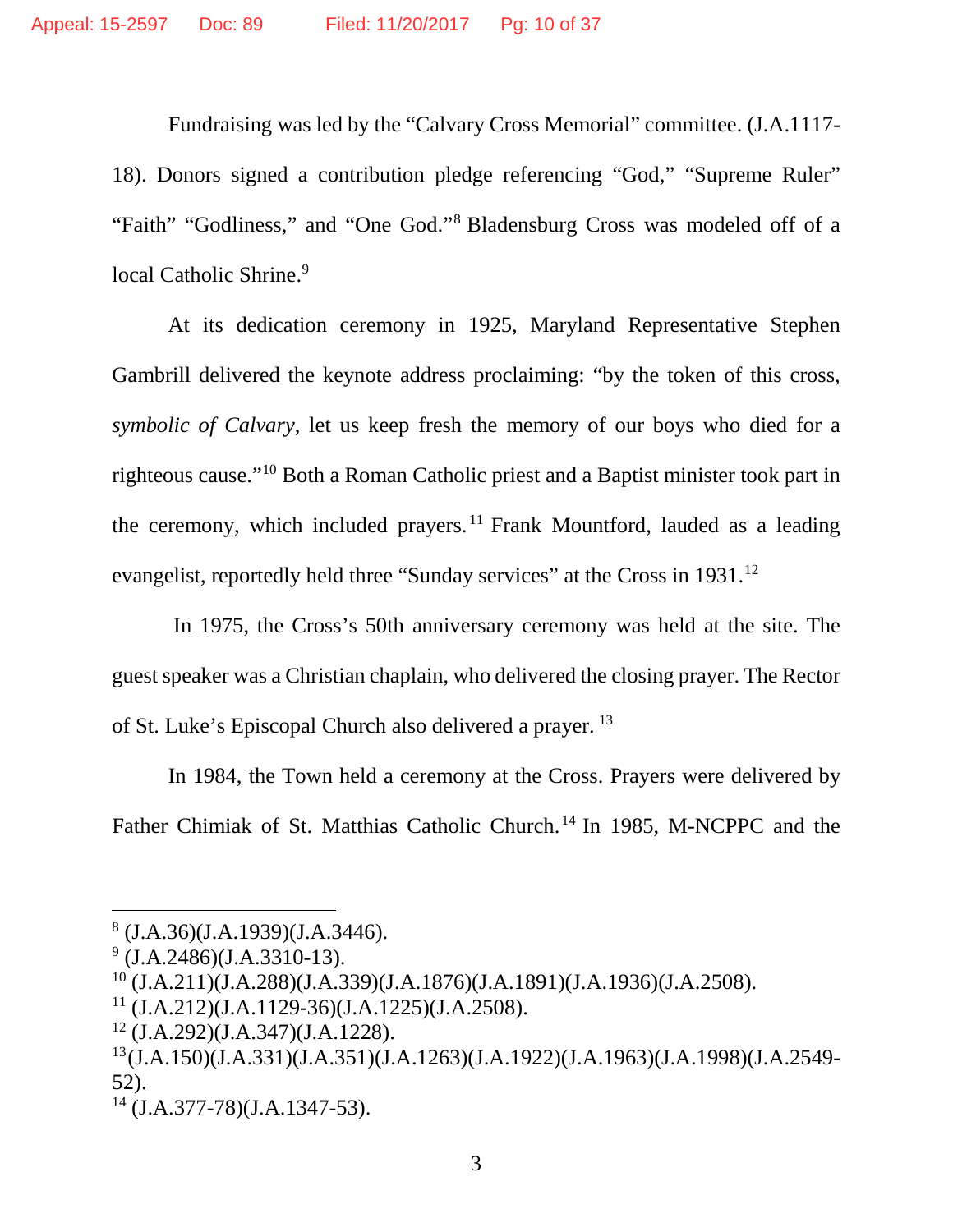Town held a "Rededication" ceremony for the Cross after M-NCPPC spent \$100,000 on renovations[.15](#page-10-0) M-NCPPC invited Father Chimiak to deliver the prayers.[16](#page-10-1) Since 1984, the Town and the American Legion have co-sponsored services at the Cross, which almost always include prayers led by Christians.  $(Op.6)^{17}$  $(Op.6)^{17}$  $(Op.6)^{17}$ 

The Cross was constructed in isolation, and was the only memorial in the entire vicinity for much of its history. Decades later (1960, 1983, and 2006, respectively), three smaller memorials were placed in a separate area across the street.<sup>[18](#page-10-3)</sup> During litigation, a fourth was added one-half mile away.<sup>[19](#page-10-4)</sup> The Cross remains the tallest and most prominent memorial in the region. (Op.22).

### **III. There is no conflict with any Circuit Court precedent.**

This case does not merit en banc consideration to promote uniformity of decisions. The overwhelming weight of jurisprudence recognizes that government cross displays are unconstitutional. *See Trunk v. San Diego*, 629 F.3d 1099 (9th Cir. 2011), *cert. denied*, 132 S. Ct. 2535 (2012) (historic war memorial cross); *Am. Atheists, Inc. v. Duncan*, 637 F.3d 1095 (10th Cir. 2010), *cert. denied*, 132 S. Ct. 12 (2011) (individualized roadside memorial crosses); *Buono v. Norton*, 371 F.3d 543

<span id="page-10-0"></span> <sup>15</sup> J.A.137-38)(J.A.360-65)(J.A.374-75).

<span id="page-10-1"></span> $^{16}$ (J.A.137-38)(J.A.1271-81).

<span id="page-10-2"></span><sup>17</sup> (J.A.740)(J.A.834-40)(J.A.1282-1353)(J.A.1777-1818)(J.A.1846-50)(J.A.2536- 40).

<span id="page-10-3"></span><sup>18</sup> (J.A.30)(J.A.37-40)(J.A.44)(J.A.111)(J.A.734)(J.A.1830-39).

<span id="page-10-4"></span> $19 (Op.8)(J.A.707-08)(J.A.1866)(J.A.2024).$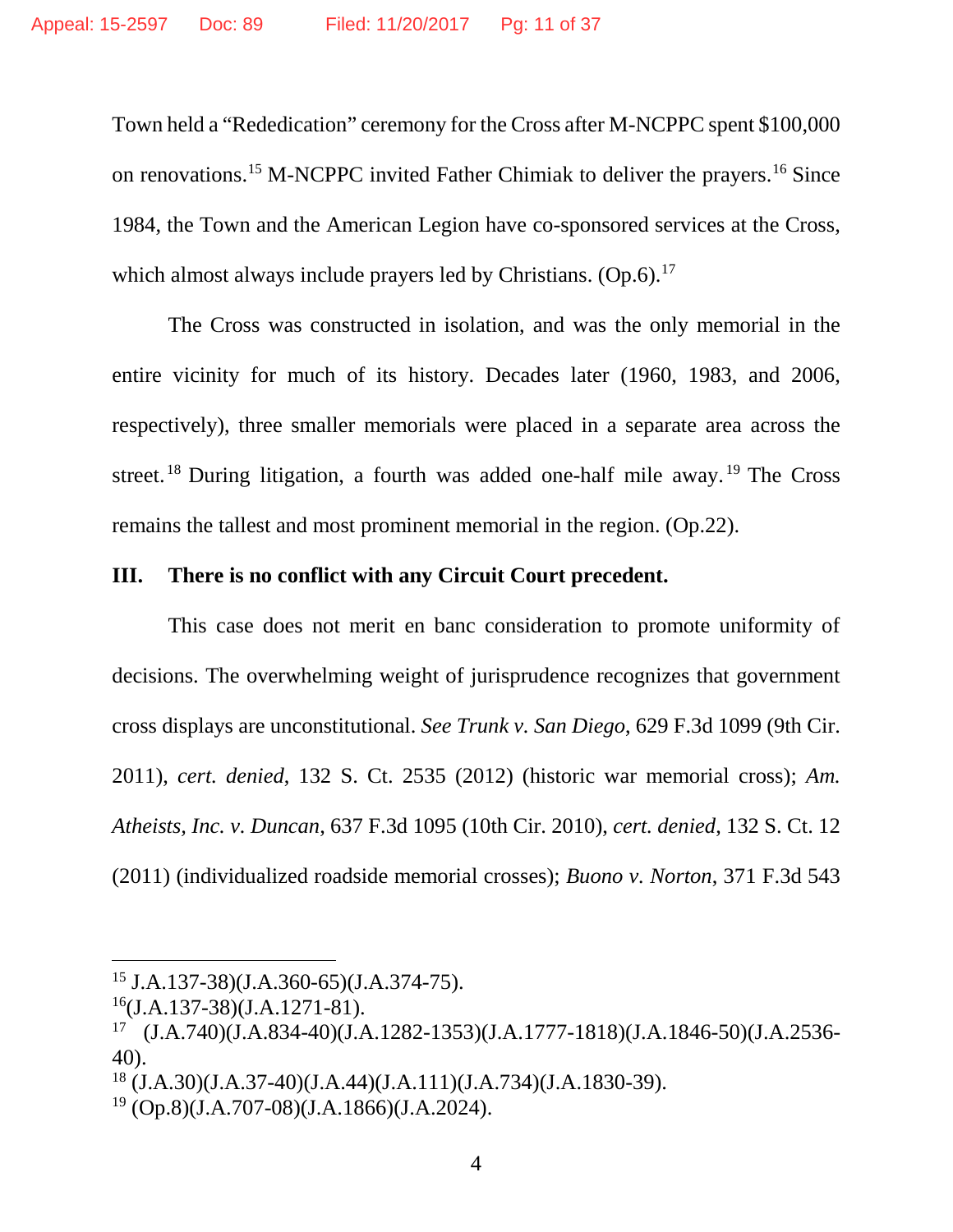(9th Cir. 2004) (7-foot war memorial cross); *Carpenter v. San Francisco*, 93 F.3d 627 (9th Cir. 1996) (landmark cross in remote park); *Separation of Church & State Comm. v. City of Eugene*, 93 F.3d 617, 620 (9th Cir. 1996) (American Legion war memorial cross); *Robinson v. City of Edmond*, 68 F.3d 1226 (10th Cir. 1995) (longstanding cross on insignia); *Ellis v. La Mesa*, 990 F.2d 1518 (9th Cir. 1993) (memorial crosses and insignia cross); *Gonzales v. North Twp. Lake Cnty.*, 4 F.3d 1412 (7th Cir. 1993) (war memorial); *Harris v. City of Zion*, 927 F.2d 1401 (7th Cir. 1991) (insignia); *St. Charles*, 794 F.2d 265 (holiday cross); *Friedman v. Bd. of Cnty. Comm'rs*, 781 F.2d 777 (10th Cir. 1985) (en banc) (insignia); *ACLU v. Rabun Cnty. Chamber of Commerce, Inc*., 698 F. 2d 1098 (11th Cir. 1983) (large cross in state park); *Gilfillan v. Philadelphia*, 637 F.2d 924 (3d Cir. 1980) (platform containing cross); *Kondrat'yev v. City of Pensacola*, No. 3:16-cv-00195-RV-CJK, Dkt-41 (N.D. Fla. June 19, 2017), *appeal docketed*, No. 17-13025 (11th Cir. July 6, 2017) (longstanding cross in public park); *Freedom from Religion Found. v. County of Lehigh*, 2017 U.S. Dist. LEXIS 160234 (E.D. Pa. Sep. 28, 2017) (insignia); *Davies v. County of Los Angeles*, 177 F. Supp. 3d 1194 (C.D. Cal. 2016) (insignia); *Am. Humanist Ass'n v. Lake Elsinore*, 2014 U.S. Dist. LEXIS 25180, \*26, \*40-42. (C.D. Cal. 2014) (6-foot-tall war memorial slab depicting "a historic European military cemetery of the World War II era" with "the image of 'row upon row of small white crosses,'" surrounded by secular symbols); *Cabral v. City of Evansville*, 958 F.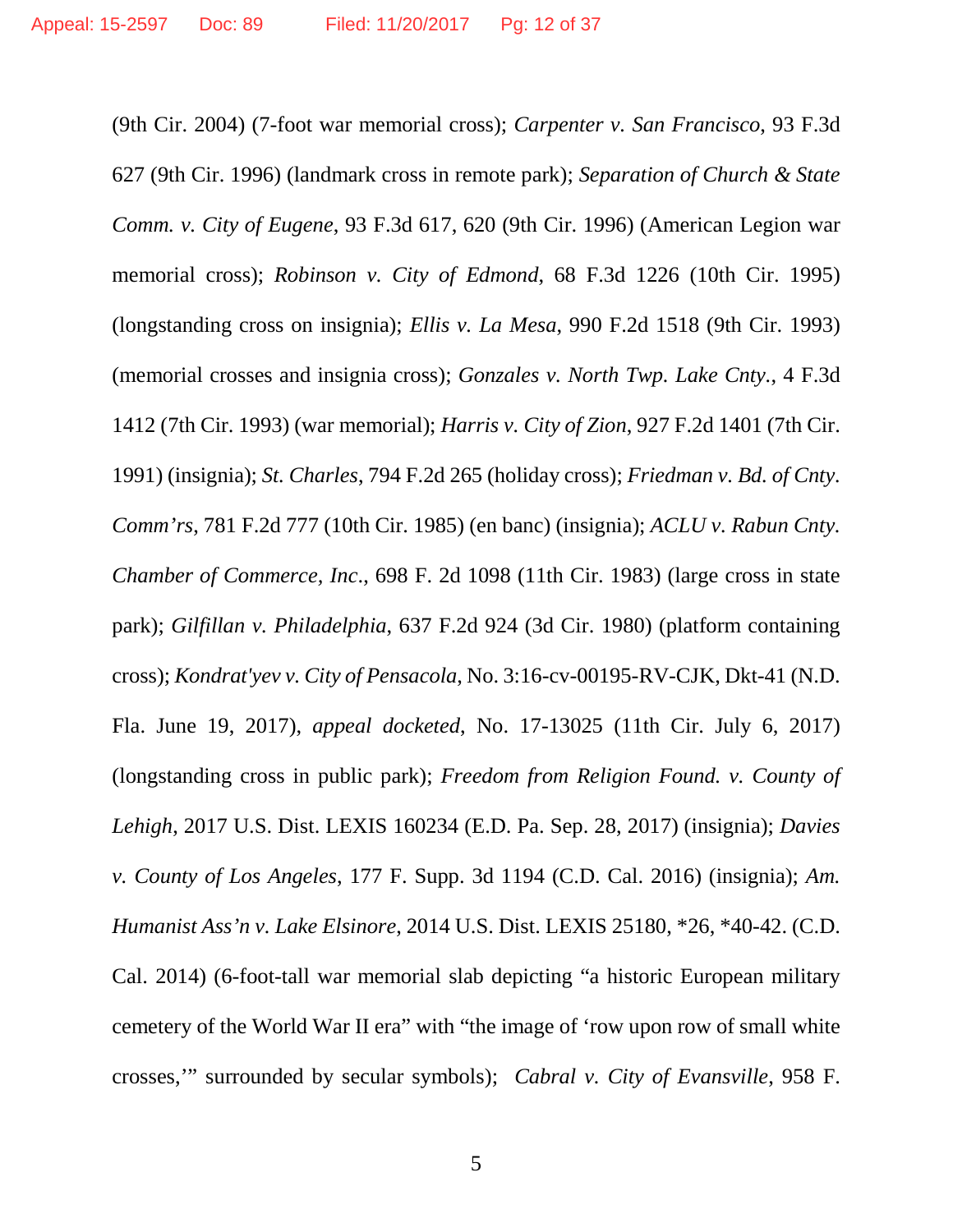Supp. 2d 1018 (S.D. Ind. 2013), *app. dism.*, 759 F.3d 639 (7th Cir. 2014) (temporary 6-foot crosses in veterans' park); *Summers v. Adams*, 669 F. Supp. 2d 637 (D.S.C. 2009) (license plate cross); *Am. Atheists, Inc. v. City of Starke*, 2007 U.S. Dist. LEXIS 19512 (M.D. Fla. 2007) (water tower cross); *ACLU v. City of Stow*, 29 F. Supp. 2d 845 (N.D. Ohio 1998) (insignia); *Granzeier v. Middleton*, 955 F. Supp. 741 (E.D. Ky. 1997), *aff'd*, 173 F.3d 568 (6th Cir. 1999) (4-inch cross on temporary sign); *Mendelson v. St. Cloud*, 719 F. Supp. 1065 (M.D. Fla. 1989) (water tower cross); *Jewish War Veterans v. United States*, 695 F. Supp. 3 (D.D.C. 1988) (war memorial cross on military base); *ACLU v. Mississippi State Gen. Servs. Admin.*, 652 F. Supp. 380 (S.D. Miss. 1987) (holiday cross); *Libin v. Greenwich*, 625 F. Supp. 393 (D. Conn. 1985) (5-foot cross on firehouse); *Greater Houston Chapter ACLU v. Eckels*, 589 F. Supp. 222 (S.D. Tex. 1984), *reh'g denied*, 763 F.2d 180 (5th Cir. 1985) (war memorial in local park).

Significantly, every decision involving a *memorial* cross found the cross unconstitutional, whether it was "longstanding," [20](#page-12-0) "created to be a veterans memorial,"[21](#page-12-1) or "consistently used and regarded by the community as a veterans memorial."[22](#page-12-2) (Legion-Pet.7). In the face of 27 cases finding crosses unconstitutional, and 8 finding memorial crosses unconstitutional, Appellees only point to 3 cases in

<span id="page-12-0"></span> <sup>20</sup> *Trunk*, *Buono*, *Eugene, Gonzales*, *Jewish War Veterans* 

<span id="page-12-1"></span><sup>21</sup> *Eugene*, *Gonzales*, *Lake Elsinore*, *Jewish War Veterans*, *Eckles*

<span id="page-12-2"></span><sup>22</sup> *Trunk*, *Buono*, *Eugene*, *Jewish War Veterans*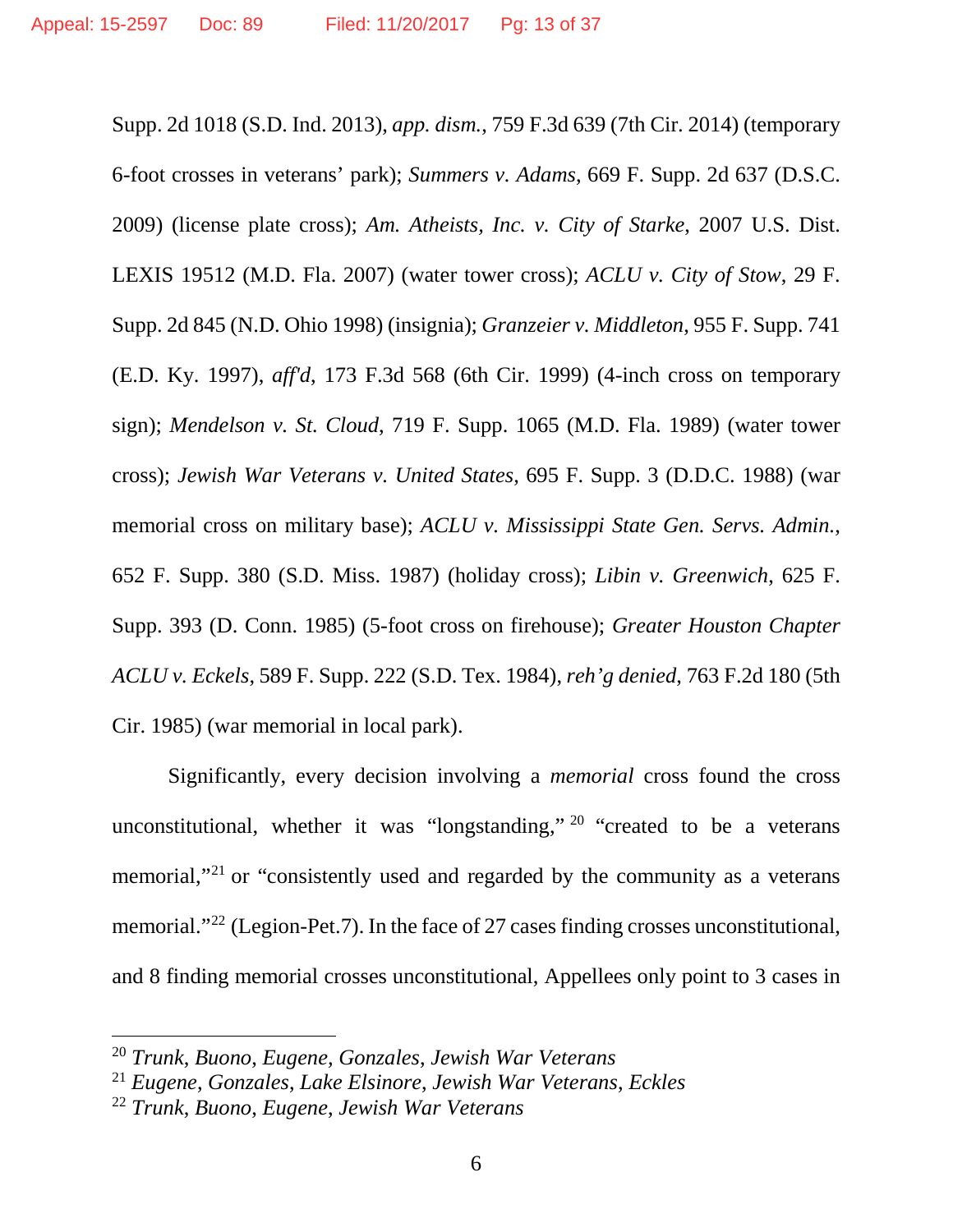which displays containing crosses were upheld, and they are readily distinguishable. (Legion-Pet.12)(Commission-Pet.15-16).

In *Am. Atheists, Inc. v. Port Auth*., *Port Authority*, the Second Circuit upheld "a particular artifact recovered from World Trade Center debris, a column and crossbeam" in a September 11 museum. 760 F.3d 227, 232 (2d Cir. 2014). The rubble was donated along with "more than 10,000 artifacts." *Id.* at 234-36. The court concluded a reasonable observer would view the effect of it, "amid hundreds of other (mostly secular) artifacts, to be ensuring historical completeness." *Id.* at 236, 243- 44. Bladensburg Cross is not an *artifact.* It was purposefully designed as a Christian cross.

The other two cases involved small crosses integrated into government insignia based on exceptionally "unique" facts related to those governments, rather than a massive concrete cross on a highway median. *See Weinbaum v. City of Las Cruces*, 541 F.3d 1017, 1035 (10th Cir. 2008) (city's name literally means "The Crosses" and crosses in seal reflected "unique history," namely, city's founding at site where crosses marked graves of settlers killed in Apache attack); *Murray v. Austin*, 947 F.2d 147, 155 (5th Cir. 1991) (upholding Stephen Austin's coat of arms in Austin insignia). *But see Trunk*, 629 F.3d at 1111 & n.11 (finding *Weinbaum* and *Murray* unpersuasive, noting that even a city with "a unique history" may "not honor its history by retaining [a] blatantly sectarian seal") (citing *Robinson* and *Harris*).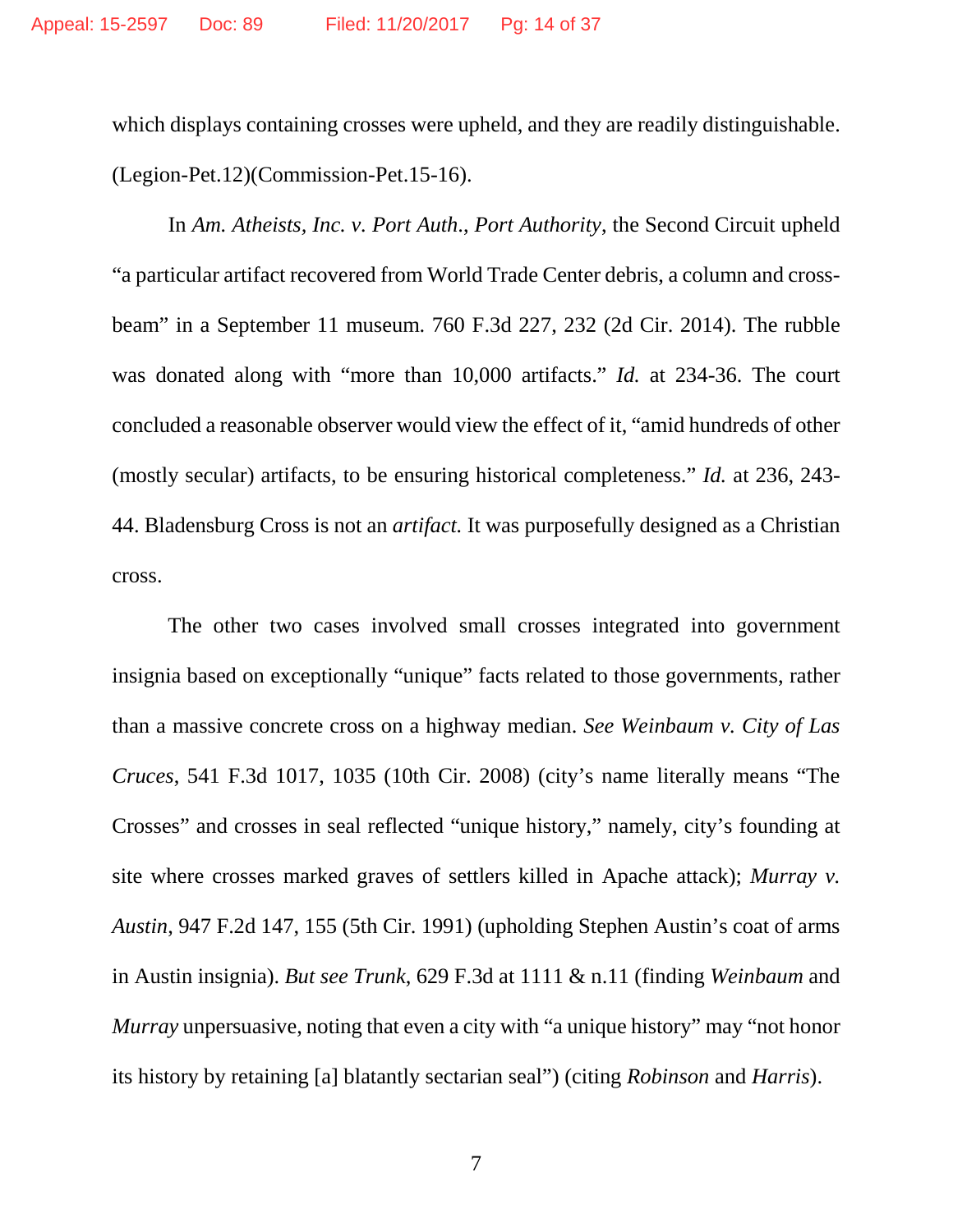#### **IV. There is no conflict with controlling precedent.**

### **A. Reversal would create deep tensions with Supreme Court and Fourth Circuit precedent.**

Appellees failed to demonstrate any conflict with Supreme Court or Fourth Circuit precedent. Conflict would only result from reversal.

The Court in *County of Allegheny v. ACLU*, made clear that "the [Establishment] Clause forbids a city to permit the permanent erection of a large Latin cross." 492 U.S. 573, 606-07 (1989). Justice Kennedy agreed that "such an obtrusive year-round religious display would place the government's weight behind an obvious effort to proselytize on behalf of a particular religion." *Id.* at 661 (concurring and dissenting). The Court went on to hold that a privately-donated, temporary crèche had the unconstitutional "effect of endorsing a patently Christian message." *Id.* at 597, 601-02. This was so despite a disclaimer and other secular decorations in the courthouse. *Id.* at 598, 601-02.

Similarly, in *Smith v. County of Albemarle*, this Court held that a privatelydonated crèche, which involved "no expenditure of County funds" and bore a "disclaimer" sign sent the "unmistakable message" of religious endorsement. 895 F.2d 953, 955-58 (4th Cir. 1990).

Bladensburg Cross "brings together church and state" far "more ardently than the unconstitutional crèche." *Harris*, 927 F.2d at 1412. Christmas is celebrated by "many non-Christians" but "the Latin cross has not lost its Christian identity." *St.*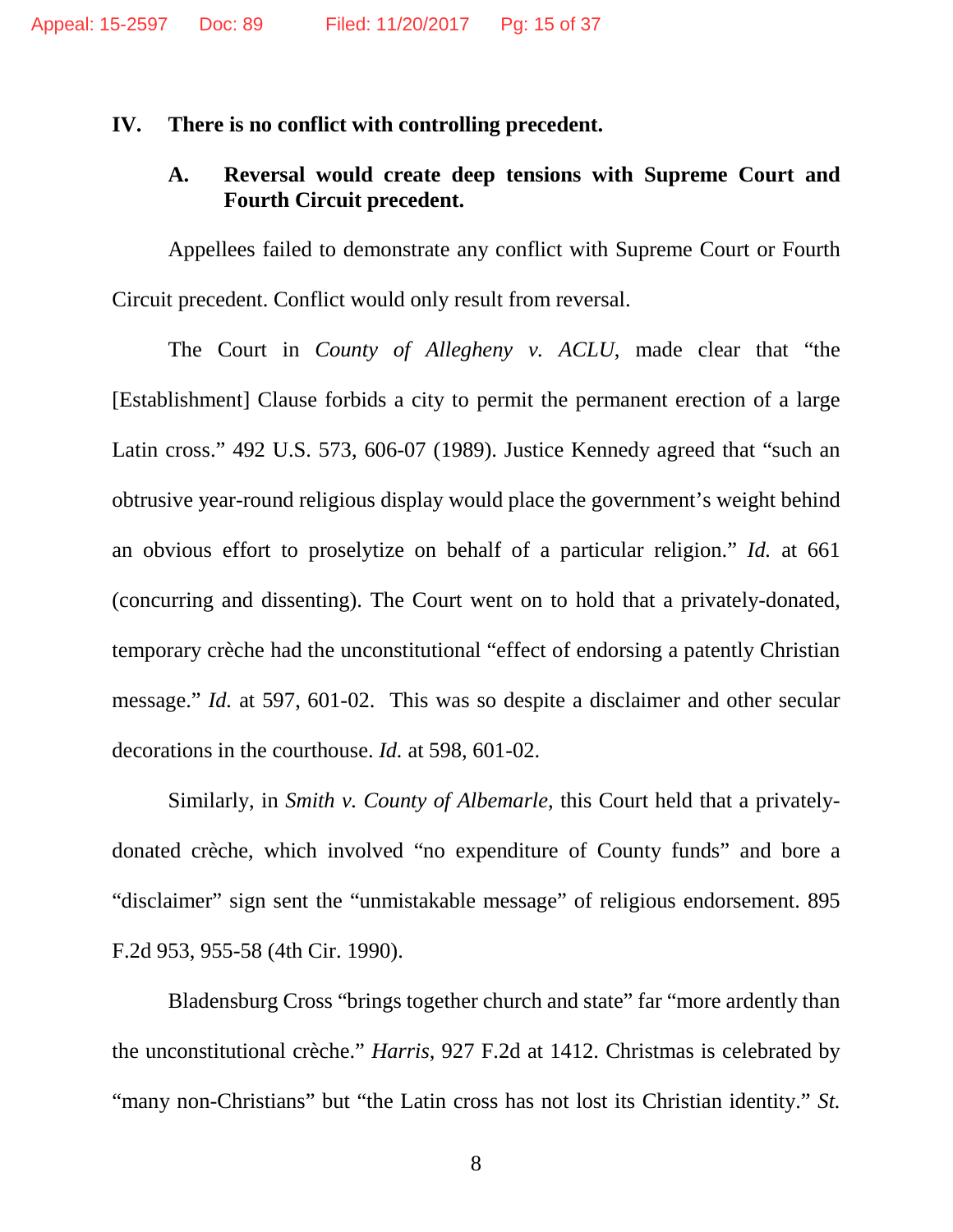*Charles*, 794 F.2d at 271*.* Furthermore, the Cross "is not displayed once a year for a brief period." *Friedman*, 781 F.2d at 782. *Accord Gonzales*, 4 F.3d at 1423; *Eckels*, 589 F. Supp. at 235.

#### **B. The panel's effect prong analysis is consistent with precedent.**

Appellees devote most of their petitions discussing facts related to the Cross's purpose and origins. But the Cross's purpose was never at issue on appeal. Appellants set aside purpose to focus the Court's attention sharply on the overwhelming authority holding, as common sense dictates, that a huge Christian cross has the effect of endorsing Christianity. (Appellants' Br.1,27-29) (Reply Br.1,7-11).

The "effect prong asks whether, irrespective of government's actual purpose," *N.C. Civ. Liberties Union Leg. Found. v. Constangy*, 947 F.2d 1145, 1151 (4th Cir. 1991), the display "has the *appearance* or effect of endorsing religion." *Smith*, 895 F.2d at 956 (emphasis added). The "cross dramatically conveys a message of governmental support for Christianity, whatever the intentions of those responsible for the display may be." *St. Charles*, 794 F.2d at 271. *See Allegheny*, 492 U.S. at 599; *Trunk*, 629 F.3d at 1118 (memorial failed effect prong, despite secular purpose); *accord Duncan*, 637 F.3d at 1124; *Jewish War Veterans*, 695 F. Supp. 3.

Not only does a government-owned cross convey a "government endorsement of religion," it "does not convey any secular message, whether remote, indirect, or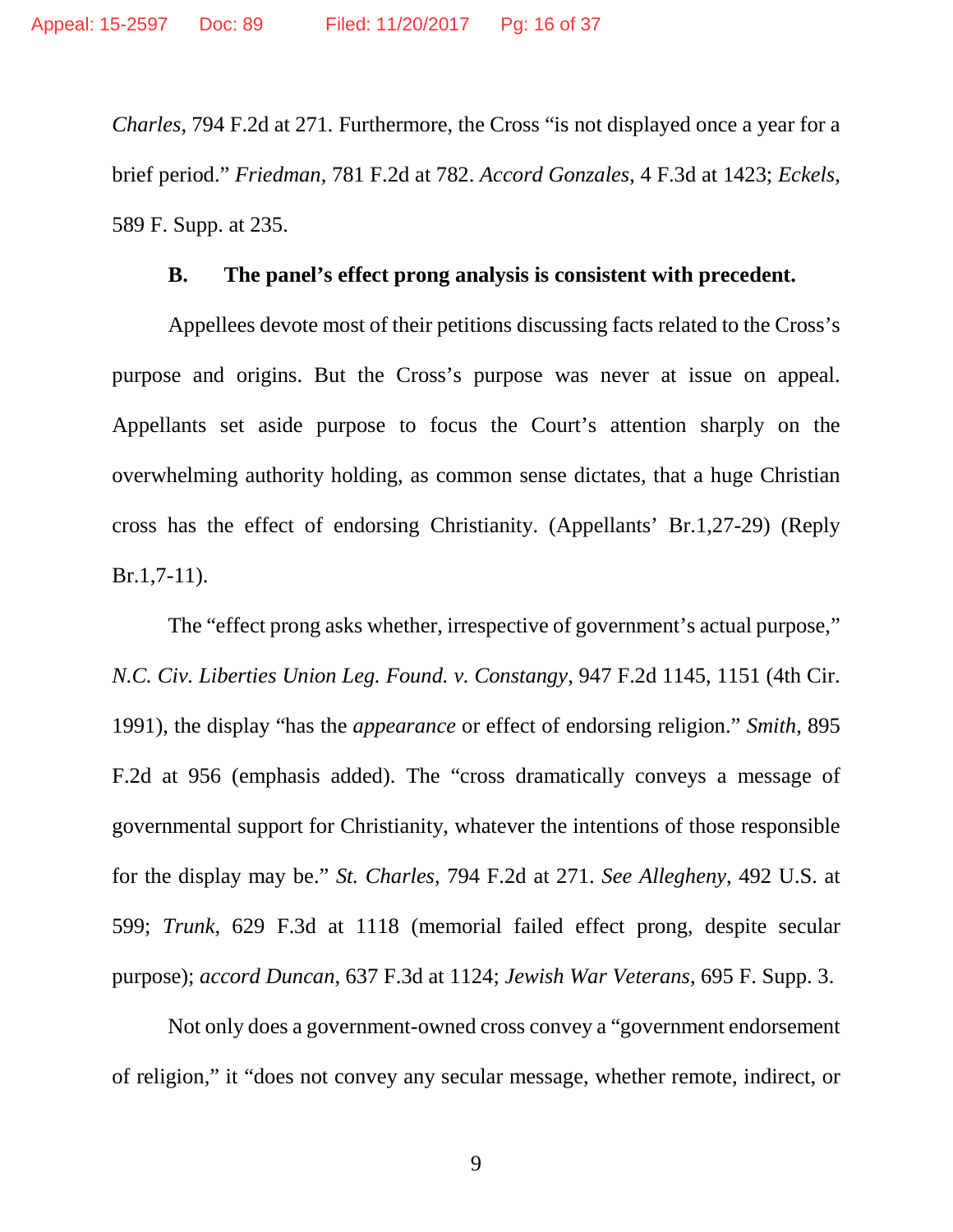incidental." *Gonzales*, 4 F.3d at 1423. *Accord Duncan*, 637 F.3d at 1122. A government's display of "exclusively religious symbols, such as a cross" will almost always be unconstitutional. *King v. Richmond Cnty.*, 331 F.3d 1271, 1285 (11th Cir. 2003). Because "of the Latin cross's strong ties to Christianity, even when a cross occupies only one part of a larger display, courts have almost unanimously held that its effect is to communicate that the display as a whole endorses religion." *Lake Elsinore*, 2014 U.S. Dist. LEXIS 25180, at \*39-40 (citations omitted) (crosses occupied 1/3 of display). *E.g.*, *Harris*, 927 F.2d at 1412-13; *Robinson*, 68 F.3d at 1228; *Friedman*, 781 F.2d at 779; *St. Charles*, 794 F.2d at 267.

Federal courts have *unanimously* held that displaying a cross for *commemorative* purposes unconstitutionally endorses Christianity. In *Trunk*, the Ninth Circuit concluded that a "'historically significant war memorial'" cross "'dedicated to veterans of World Wars I & II,'" surrounded by *thousands* of "secular elements" and plaques unconstitutionally projected "a message of religious endorsement," even though "Congress found that the Memorial has stood as a tribute to U.S. veterans for over fifty-two years." 629 F.3d at 1104-06, 1111-12, 1118.

In *Duncan*, the Tenth Circuit held that 12-foot roadside memorial crosses for individual highway troopers sent a "governmental message endorsing Christianity" despite a number of "contextualizing facts." 637 F.3d at 1111-12, 1121-22. The crosses were privately owned and adorned with the trooper's name, picture, and

10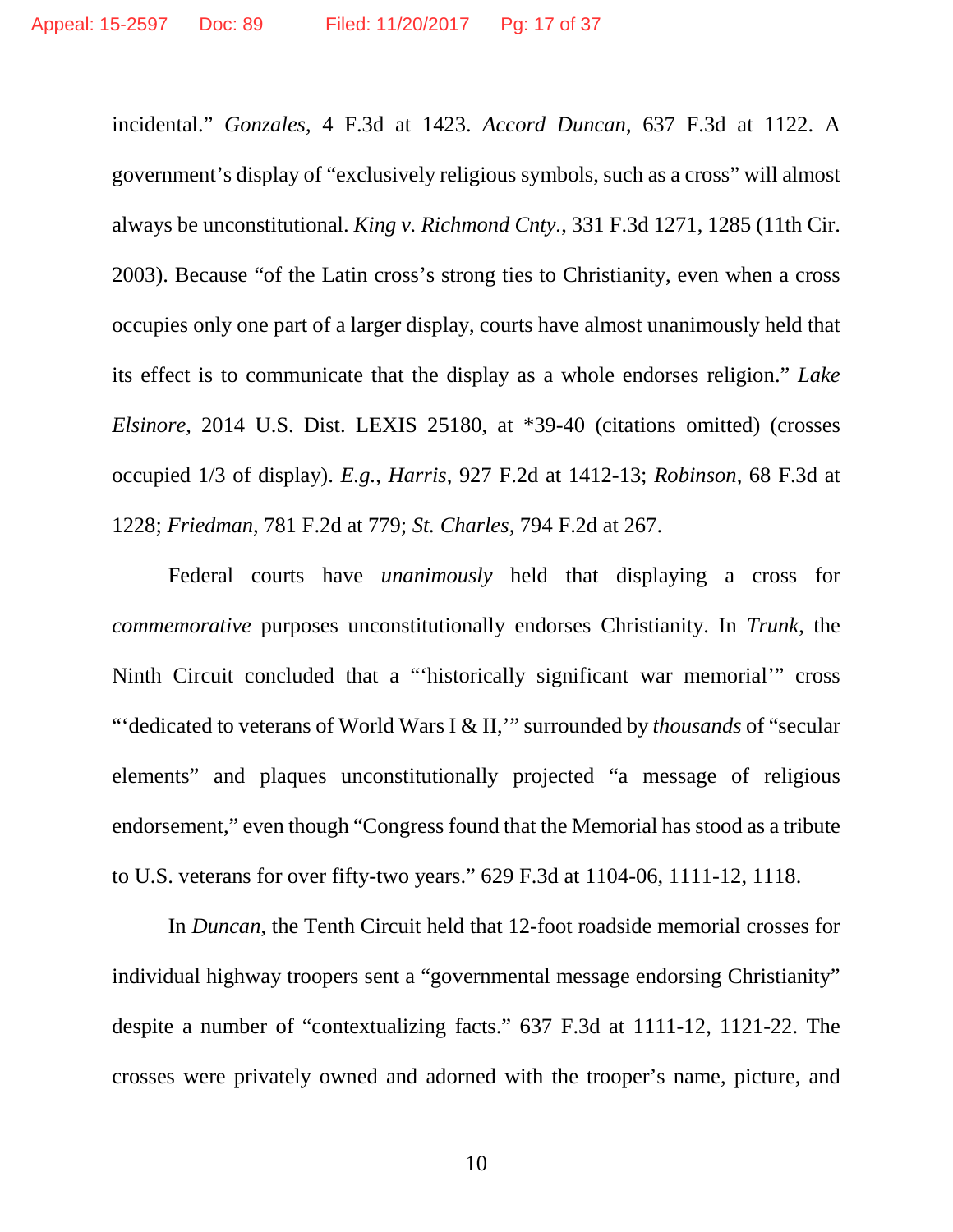detailed biographical information. *Id*. They were "clearly intended as memorials," and "located in areas where similar memorials have long been displayed." *Id*.

In *Gonzales*, the Seventh Circuit ruled that a longstanding, privately-funded war memorial cross unconstitutionally advanced religion. 4 F.3d at 1412-14. Similarly, in *Eugene*, the Ninth Circuit concluded it was "simple" and "straightforward" that a longstanding war memorial cross, erected by American Legion without the city's permission and accompanied by a plaque showing its war memorial status, "clearly" unconstitutionally advanced religion. 93 F.3d at 617-20 n.5, & 625-26 & n.9 (O'Scannlain J., concurring).

### **1. The panel's decision does not conflict with** *Buono***.**

In alleging that the panel "misapplied" *Lemon*'s effect test, Appellees rely on Justice Kennedy's opinion in *Salazar v. Buono*, 559 U.S. 700 (2010) (plurality) (Legion-Pet.2,7,11-12)(Commission-Pet.12-14). Nothing in the panel's decision conflicts with *Buono*. That case did not even address the merits of an "Establishment Clause challenge," but rather "a later procedural development." *Duncan*, 637 F.3d at 1113 n.5 (citing *Buono*).

*Buono* initially involved a challenge to a WWI cross on federal land. *Id.* at 705-06, 723-24. The Ninth Circuit held the cross unconstitutional. *Id.* at 708-09. That decision *is still good law*. [23](#page-17-0) As a curative measure, Congress enacted a statute

<span id="page-17-0"></span> <sup>23</sup> *See Trunk*, 629 F.3d at 1111; *Duncan*, 637 F.3d at 1120.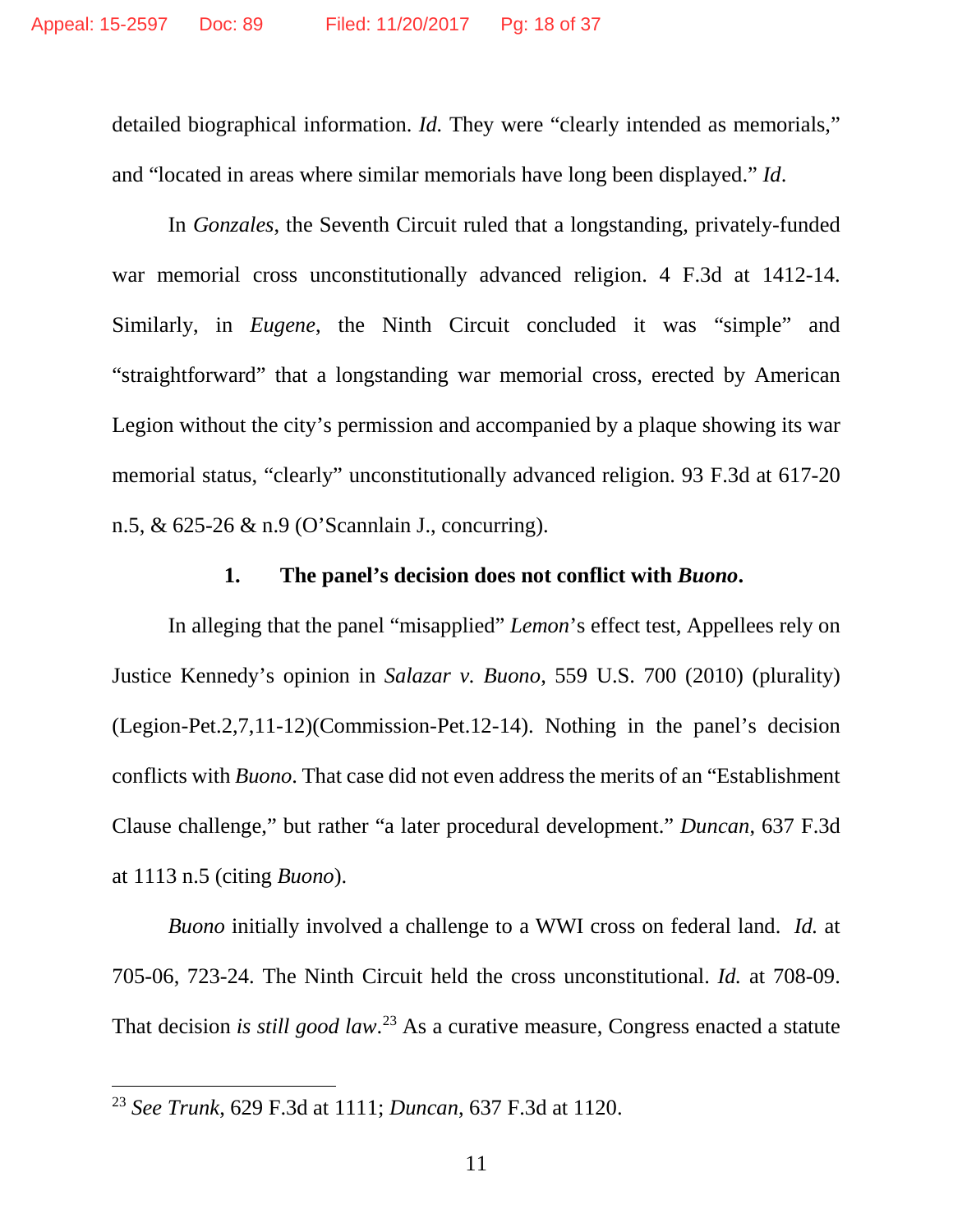transferring the property to private ownership. *Id.* at 706. The plurality merely held that the lower court improperly modified the injunction without a hearing as to the changed facts (the transfer). *Id.* at 721-22 (Kennedy). Two other justices concurred in the remand because they concluded the plaintiff lacked standing. *Id.* at 728. Consequently, anything Justice Kennedy said about crosses and *Lemon* not only failed to garner a majority, but was clearly *dicta* as well. *Id.* at 716-18. Indeed, he expressly admonished that his opinion should not be cited for "sweeping pronouncements" or "categorical rules." *Id.* at 722.

Yet even as *dicta*, his pronouncements have no *factual* relevance here. First, Justice Kennedy alluded to the conceivable constitutionality of a land transfer *statute* allowing a war memorial on *private* property. *Id.* at 706. The statute did not even require the continued presence of the cross. *Id*. at 727 (Alito, J., concurring). Second, Bladensburg Cross stands 40-feet tall in a busy intersection, whereas the small cross in *Buono* was in the middle of the desert. It "was seen by more rattlesnakes than humans." *Id.* at 725. Justice Kennedy emphasized that it was "less than eight feet tall." *Id.* at 707. In contrast to the small "cross in the desert," the "size and prominence of the Cross evokes a message of aggrandizement and universalization of religion, and not the message of individual memorialization and remembrance that is presented by a field of gravestones." *Trunk*, 629 F.3d at 1116 n.18.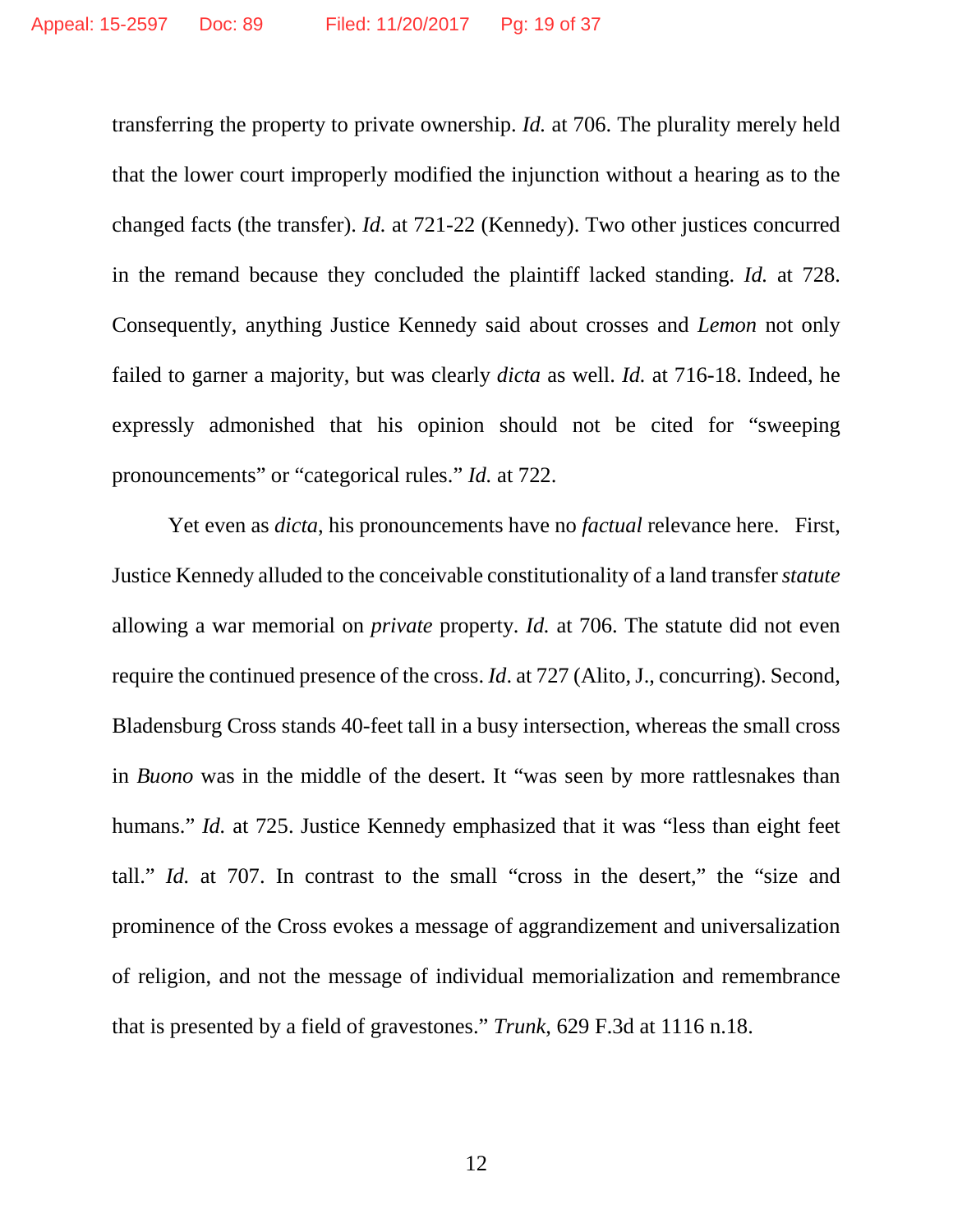Instructively, seven other courts found crosses unconstitutional after *Buono*, *supra* at III. Justice Kennedy's reference to "thousands of small crosses" (Legion-Pet.12) "serve as individual memorials to the lives of the Christian soldiers," not as "generic symbols of death." *Id. See also id.* at 1108, 1113-14 (citing *Buono*). The Tenth Circuit in *Duncan* likewise concluded that despite Justice Kennedy's *dicta*, memorial status does not nullify a cross's "religious sectarian content because a memorial cross is not a generic symbol of death; it is a Christian symbol of death that signifies or memorializes the death of a Christian." 637 F.3d at 1113 n.5, 1122.

### **2. The effect test does not consider purpose or history.**

Appellees contend that the panel "misapplied" *Lemon*'s effect prong, listing five allegedly "profound errors, all contrary to precedent." (Legion-Pet.10-15). Yet the "precedent" they rely upon is not precedent at all. Both rely on *Weinbaum*, 541 F.3d at 1031, stating "the reasonable observer also considers the 'purpose, context, and history.'" (Legion-Pet.11)(Commission-Pet.13). But the Tenth Circuit applied its own "hybrid *Lemon*/endorsement test." *Id.* at 1030. Other than *Weinbaum*, Appellees rely on *Buono* citing Justice O'Connor's concurrence in *Capitol Square Review & Adv. Bd. v. Pinette*, 515 U.S. 753, 779-80 (1995) (Legion-Pet.11,13)(Commission-Pet.12-13). Neither *Weinbaum* nor Justice O'Connor's concurrence are valid authority on *Lemon*'s effect prong.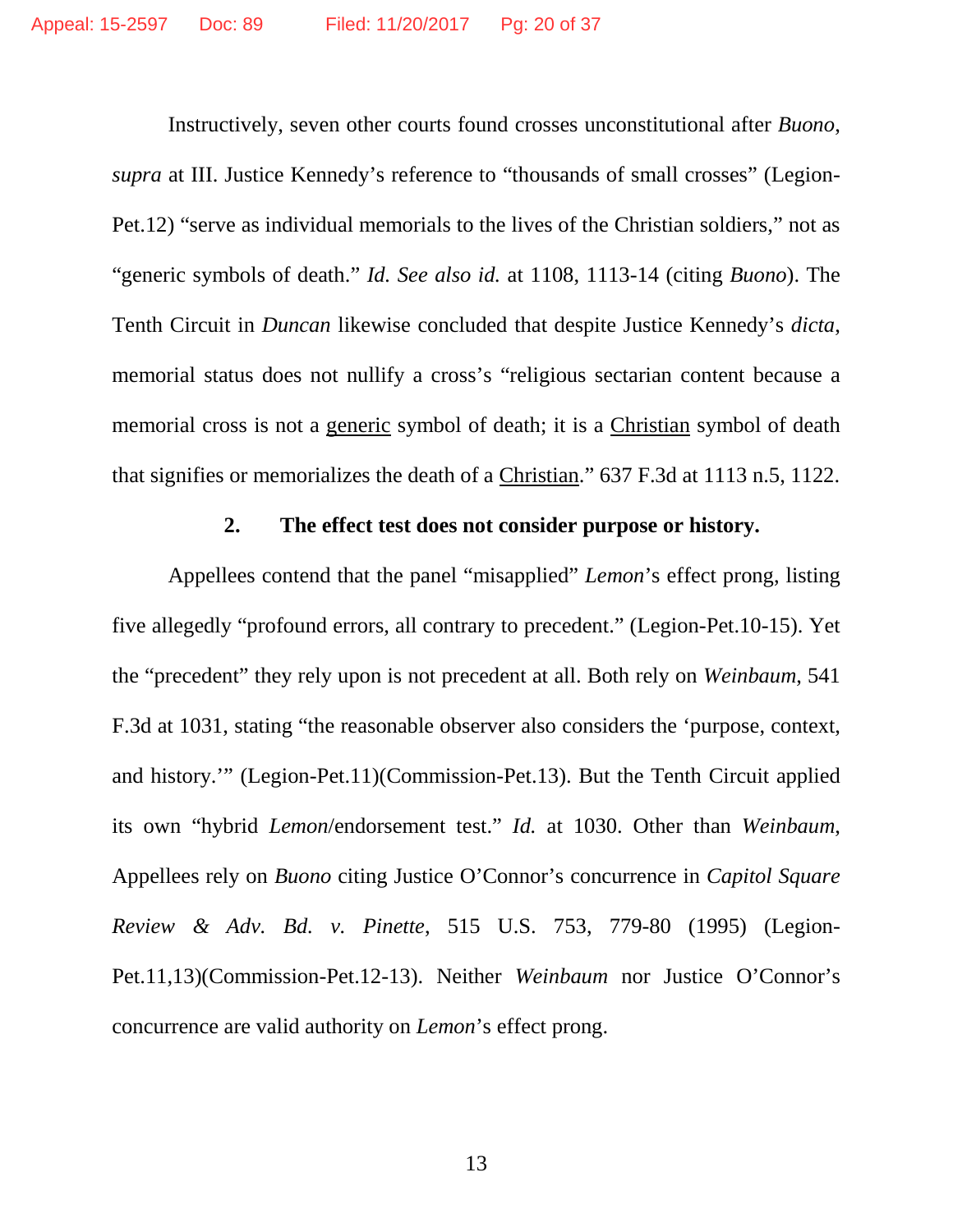Rather, this Court has made clear that: "Prong two thus looks to the effect of the display itself, not to the display's origin." *Lambeth v. Bd. of Commrs*, 407 F.3d 266, 272 (4th Cir. 2005). In *Lambeth*, this Court rejected the argument that the reasonable observer would be "aware of the religious comments made in favor of the display at the Board meeting where [the display] was authorized." *Id.* The Court reasoned: "the Board's intent [is] inapplicable to the *Lemon* test's second prong." *Id.*  In *N.C. Civil Liberties Union Legal Found. v. Constangy*, the Court reiterated: "under the second prong of *Lemon*, Judge Constangy's intent is irrelevant. Rather, we must focus on how his prayer was perceived." 947 F.2d 1145, 1150-51 (4th Cir. 1991). *See Summers*, 669 F. Supp. 2d at 658, 663 ("the overtly Christian design . . . is, alone, sufficient[.]'") (citing *Lambeth*).

Nonetheless, the panel extensively considered the Cross's purpose and origins, going far beyond the necessary inquiry, and still found it unconstitutional. (Op.20-21). There was nothing remotely "myopic" (Legion-Pet.11) about its *fifteen*paragraph effect analysis. *See id.* (two-paragraph effect analysis); *Hall v. Bradshaw*, 630 F.2d 1018, 1020-21 (4th Cir. 1980) (one-paragraph analysis).

### **3. The panel did not focus solely on the display's religious attributes.**

The panel's first alleged "error" was focusing "solely on the display's religious attributes." (Legion-Pet.11)(Commission-Pet.14). But the panel dedicated two paragraphs to the "History of the Cross," finding it "does not clearly support one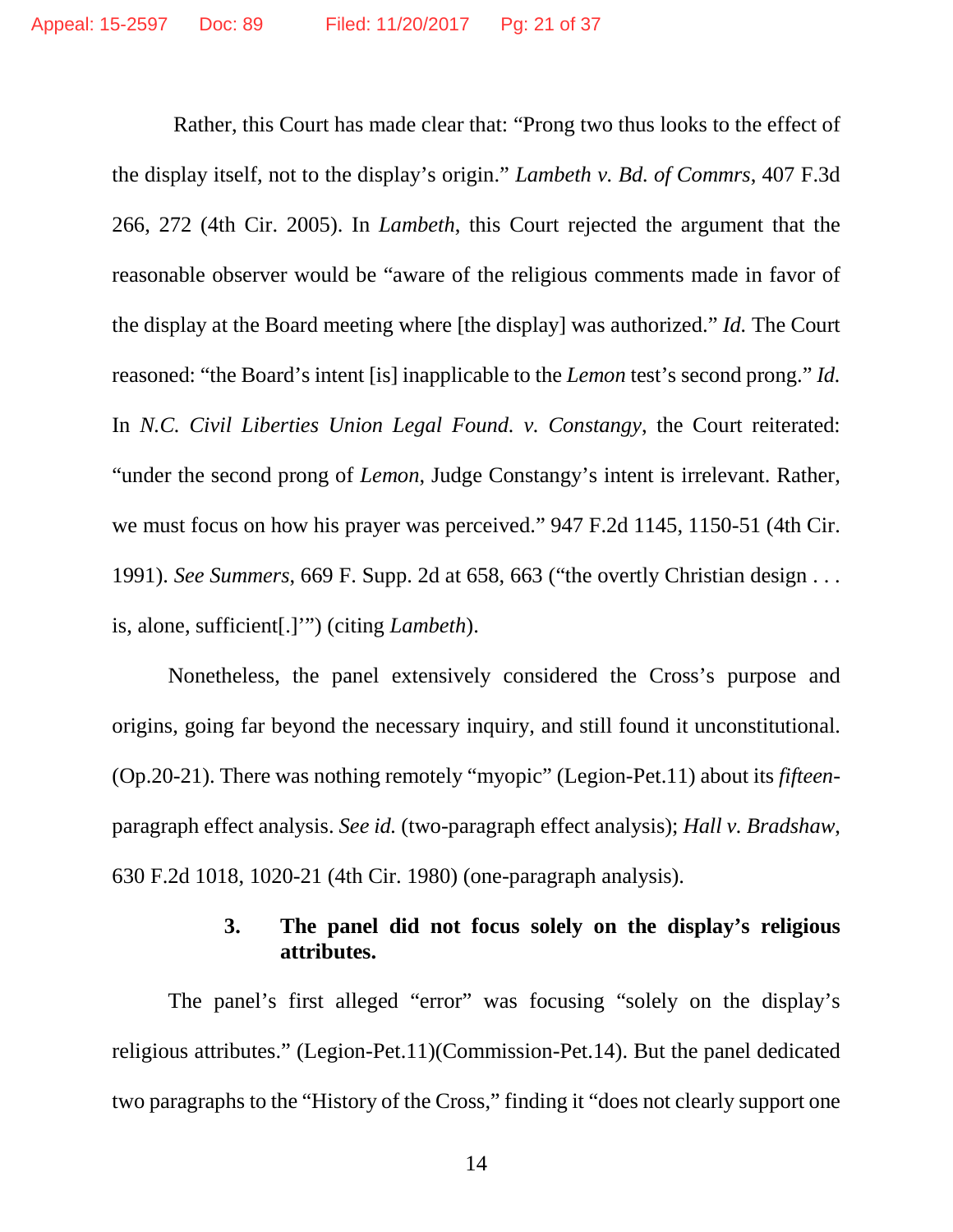party over the other," and then *five* paragraphs to "Secular Elements." (Op.20-21, 22-25). Appellees merely disagree with the panel's conclusion that "the historical meaning and physical setting of the Cross overshadows its secular elements." (Op.24).

#### **4. The Cross's purpose as a war memorial compounds its impermissible effect.**

Appellees' second contention, that the panel "failed even to acknowledge that, in addition to their religious significance, crosses were and are a well-recognized secular symbol of the lives lost in WWI" (Legion-Pet.12-13)(Commission-Pet.15), is meritless. The panel found that "a reasonable observer would know that the Cross is dedicated to 49 World War I veterans." (Op.25). It simply rejected Appellees' argument that this association is a *secular* one. (Op.18-19).

The fact that Bladensburg Cross is a war memorial actually *magnifies*, rather than mitigates, its religious message. The use of a Christian symbol to honor "veterans sends a *strong* message of endorsement and exclusion." *Trunk*, 629 F.3d at 1124-25 (emphasis added). The court in *Buono*, citing *Eugene*, recognized that despite a sign designating the cross as a war memorial, and "indeed perhaps *because of it*," observers could reasonably "believe that the City had chosen to honor only Christian veterans." 371 F.3d at 549 n.5 (emphasis added). *See also Allegheny*, 492 U.S. at 615 n.61 (noting that a "war memorial containing crosses and a Star of David unconstitutionally favored Christianity and Judaism") (citation omitted).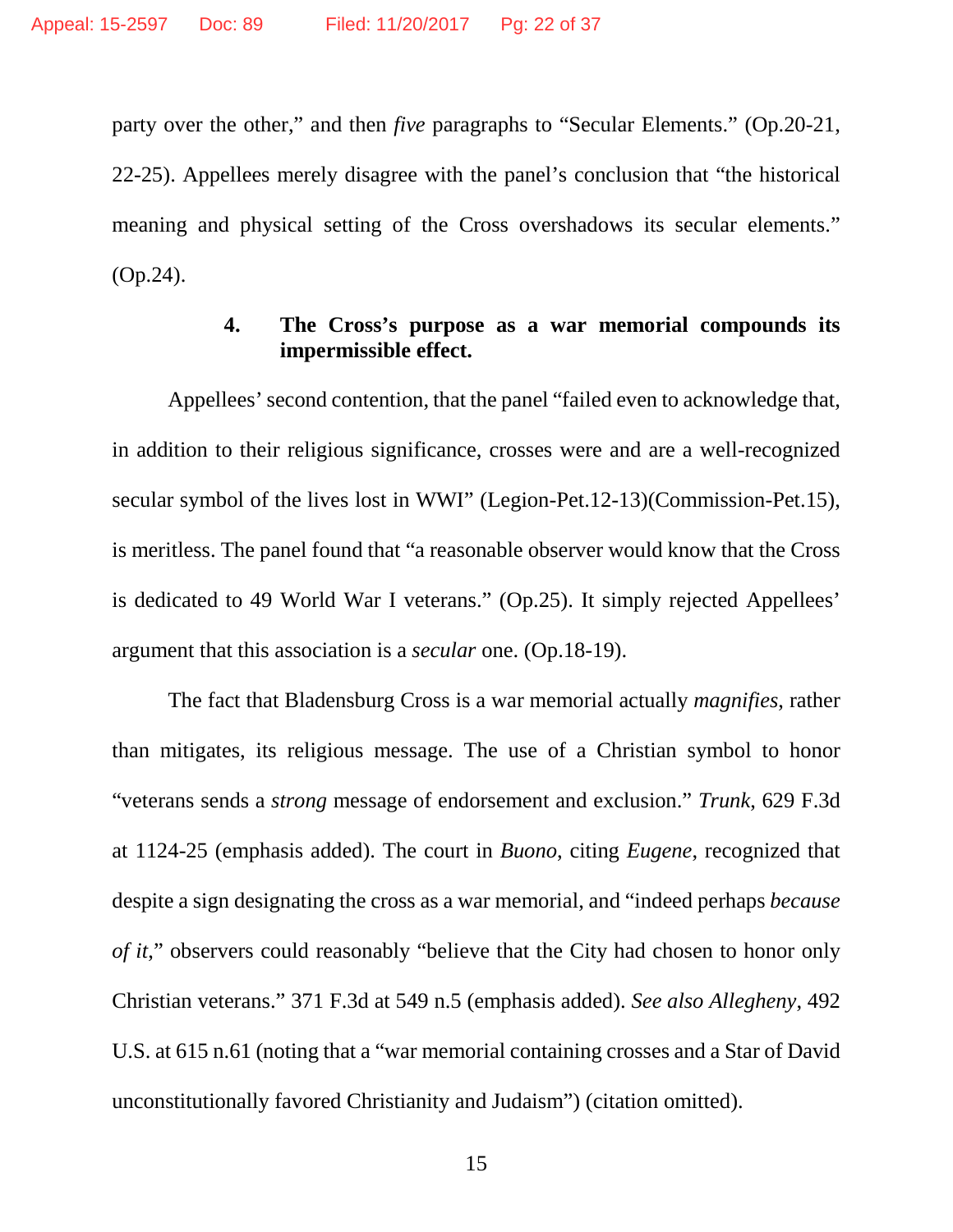Whether a reasonable observer would be aware of the Cross's war memorial status is dubious, however, considering that its only physical indication has been concealed by bushes for much of its history, and the plaque remains illegible to motorists. (Op.7). Appellees disagree, asserting that the observer "would not be deterred by limited parking, weathered plaques and symbols, and the limited information gleaned from a passing glance as one drives by." (Commission-Pet.13)(citing *Buono*). The post-*Buono* cases directly contradict their argument. *Trunk*, 629 F.3d at 1123 (for "these drivers, the Cross does not so much present itself as a war memorial."); *Duncan*, 637 F.3d at 1121 ("a motorist . . . may not notice, and certainly would not focus on, the biographical information.").

Appellees' third contention, that the panel "failed to consider the 90-year history of the community's use and reception" (Legion-Pet.13), is neither relevant (*Lambeth*, *supra*), nor true. (Op.4-6, 20-23). Appellees' fourth contention contradicts their third, as they concede that the panel conducted a "historical analysis" but faults it for considering probative evidence of the Cross's *religious* meaning. (Legion-Pet.13-14).

Appellees wanted the panel to rely instead on "soundbites," and "snippets from private sponsors' fundraising." (Legion-Pet.13). In particular, they rely upon a single quote of a single mother, Mrs. Redman, as the *exclusive* evidence of the Cross's purpose. (Legion-Pet.1-2,4)(Commission-Pet.7). Quoting Redman,

16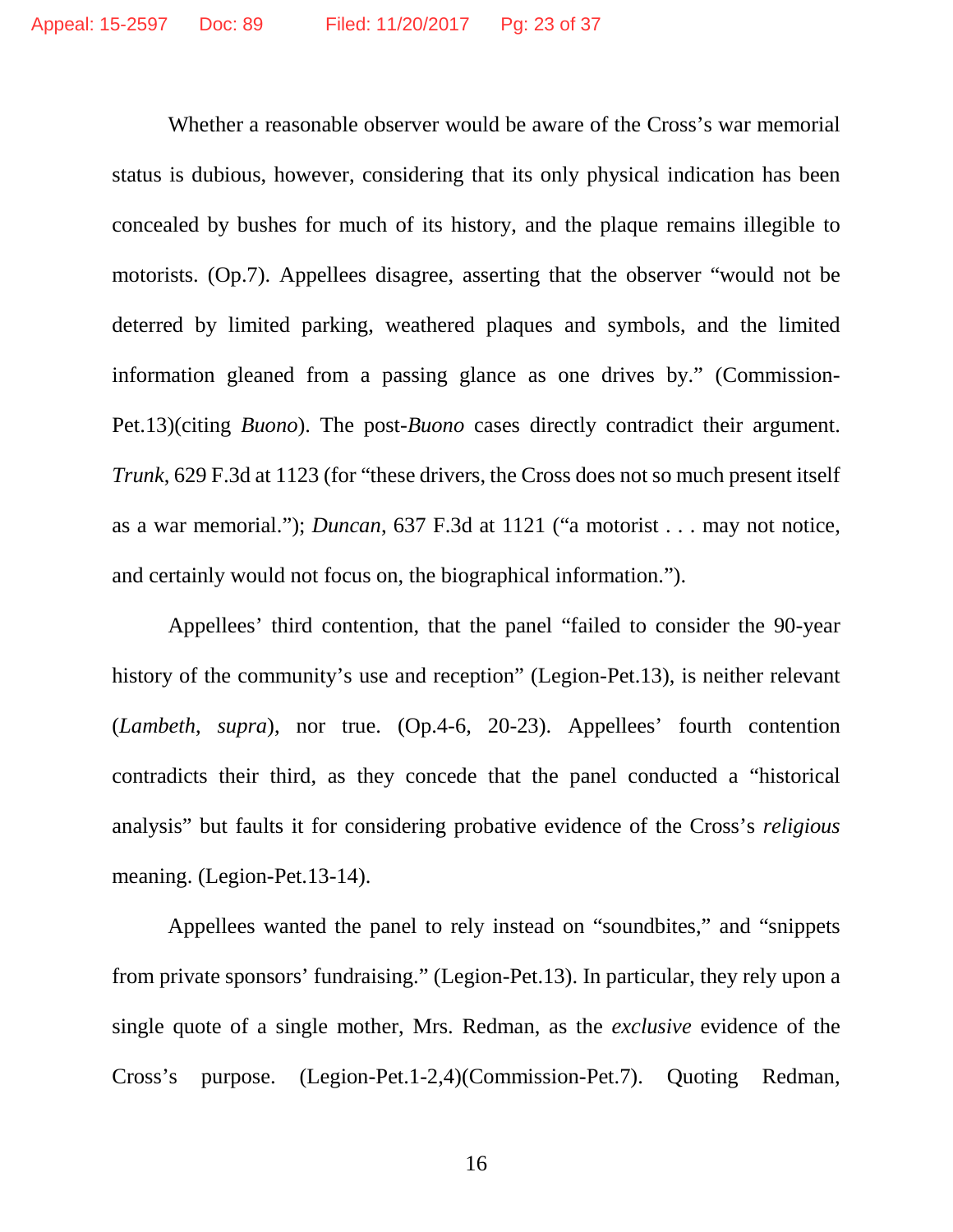Appellees allege that "the 'memorial cross [was], in a way, [their sons'] gravestone.'" (Legion-Pet.1)(Commission-Pet.7). Setting aside its irrelevance under *Lemon*'s effect prong, this avowed purpose is unsupported by the record.

Most "mourners were able to visit the grave of their fallen son or husband at a nearby private graveyard or national cemetery." (J.A.296). In fact, only three soldiers named on the Cross were buried in overseas cemeteries.<sup>[24](#page-23-0)</sup> And significantly, a secular WWI memorial was erected in 1919 at the County Courthouse bearing a plaque with the very *same names* on the Cross. [25](#page-23-1) According to government records, "many citizens, aware the county already had a war memorial, deemed it unnecessary to support further attempts to complete the Peace Cross.["26](#page-23-2)

Nor is there *any* evidence the Committee "chose a cross to mirror the crossshaped gravemarkers in the foreign cemeteries" or lacked "religious motivations." (Legion-Pet.1,4,8)(Commission-Pet.5,16). To the contrary, they intended to construct a "Calvary" cross, "as described in the Bible."[27](#page-23-3) The Cross's Christian character, and its likeness to "Calvary," was stressed at its dedication ceremony.<sup>[28](#page-23-4)</sup> John Earley was chosen as the designer.<sup>[29](#page-23-5)</sup> In 1919, Earley finished the interior of the

<span id="page-23-0"></span> <sup>24</sup> (J.A.294-95)(J.A.1749-51).

<span id="page-23-1"></span><sup>25</sup> (J.A.206-08)(J.A.295)(J.A.997)(J.A.1186)(J.A.1992)(J.A.2095).

<span id="page-23-2"></span>*See also* [http://dcmemorials.com/index\\_indiv0002991.htm](http://dcmemorials.com/index_indiv0002991.htm) (last viewed 4/27/15).  $26$  (J.A.1186)(J.A.1992).

<span id="page-23-3"></span> $^{27}$  (J.A.288)(J.A.312-13)(J.A.1113-15)(J.A.1117-18)(J.A.1171-74).

<span id="page-23-4"></span><sup>28</sup> (J.A.213)(J.A.288)(J.A.928).

<span id="page-23-5"></span><sup>29</sup> (J.A.2483)(J.A.2486)(J.A.3310-13).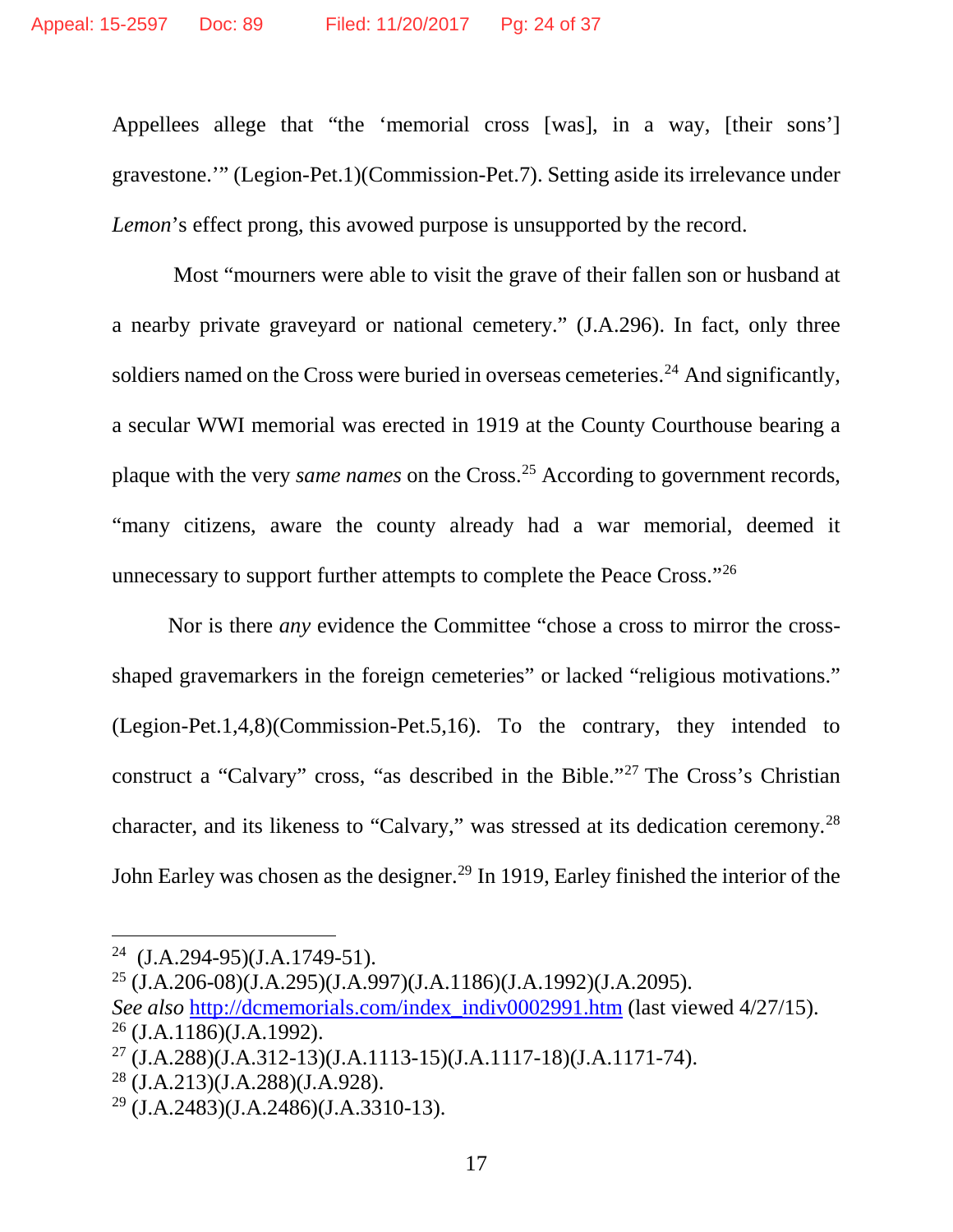Shrine of the Sacred Heart, a Roman Catholic parish; the "Cross borrowed from . . . the Shrine . . . [c]onstructed concurrently with their string of church commissions."  $(J.A.2486-87).^{30}$  $(J.A.2486-87).^{30}$  $(J.A.2486-87).^{30}$ 

Again, Bladensburg Cross would be no less religious even if it were designed to mirror cross gravemarkers. *Duncan*, 637 F.3d at 1122. Appellees seize upon Dr. Piehler's observation that "'the Cross became the principal grave marker'" in foreign cemeteries (Legion-Pet.4), but omit his language indicating that the cross remained religious:

The World War I memorials . . . witnessed an increased use of *religious* imagery - for instance, chapels were built in each of the overseas cemeteries and the Cross became the principal grave marker in them (*with a Star of David gravestone used for Jewish soldiers*).[31](#page-24-1)

The cross does not honor the "3,500 Jewish soldiers gave their lives for the United States in World War I." *Buono*, 559 U.S. at 726-27 (Alito, J., concurring).

The Commission insists Bladensburg Cross does not honor "all" veterans but "49 particular men" and is therefore more like "cemetery crosses" (Commission-Pet.6), apparently forgetting that it explicitly "rededicated"

<span id="page-24-0"></span> <sup>30</sup> Oddly, Appellees claim Bladensburg Cross is a "Celtic cross" (Commission-Pet.6)(Legion-Pet.3,9), contradicting their WWI-Latin-cross-gravemarker theory, but there is no evidence the Committee intended to create a non-Christian, ethnic Irish symbol. (J.A.193)(J.A.1206)(J.A.287-88).

<span id="page-24-1"></span> $31$  (J.A.2239)(emphasis added).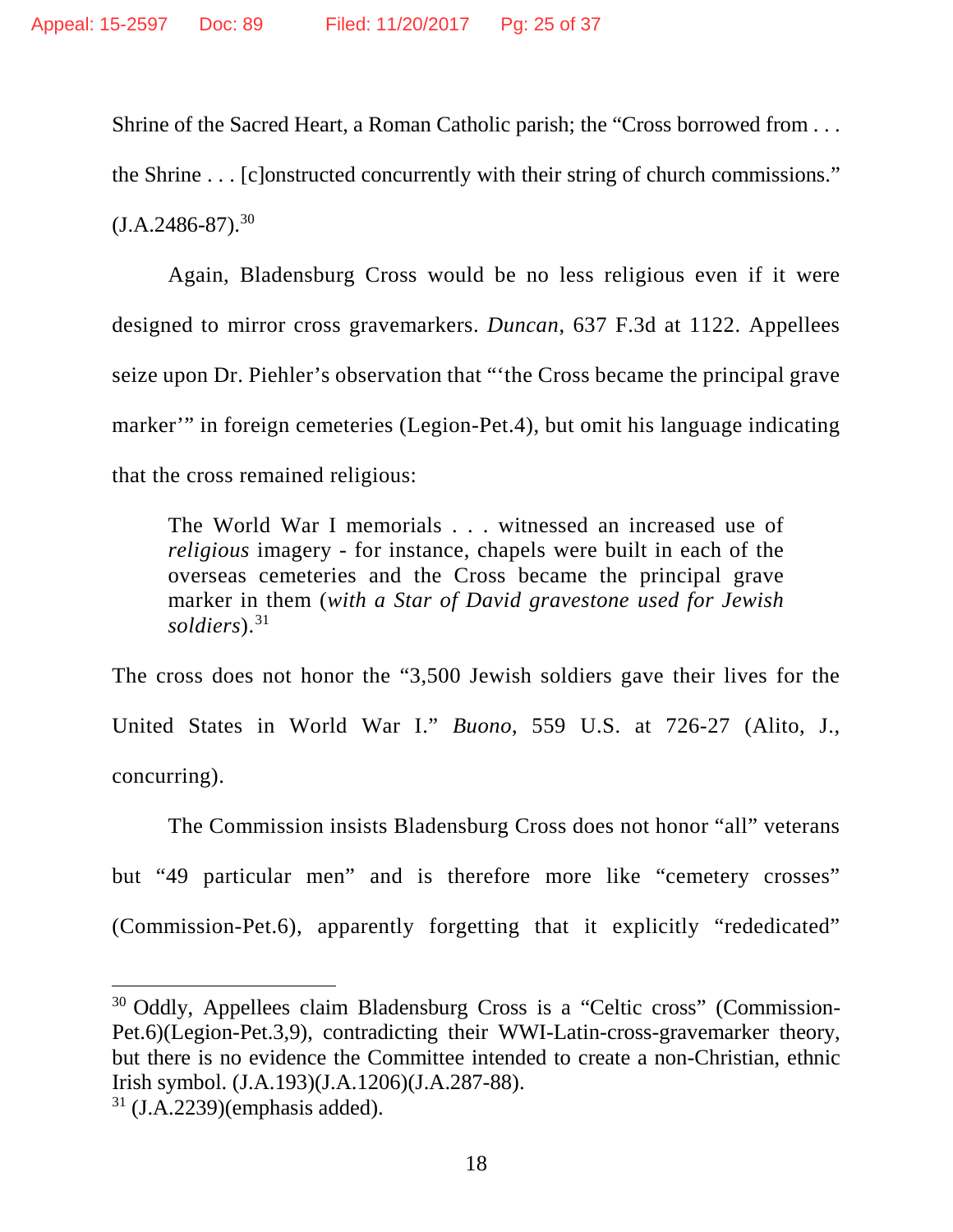Bladensburg Cross to "all veterans" in  $1985.<sup>32</sup>$  $1985.<sup>32</sup>$  $1985.<sup>32</sup>$  Again though, this distinction is inconsequential. *Duncan*, 637 F.3d at 1121 (fact that individual troopers "are memorialized with a Christian symbol conveys a message that there is some connection between [the state] and Christianity"); *Trunk*, 629 F.3d at 1125 n.25 ("The Memorial appears to represent Christian veterans generally, even if non-Christian veterans can take steps to be honored specifically.").

Appellees further distort history by asserting that the Cross was constructed on private property. (Legion-Pet.1,5,8)(Commission-Pet.9). Construction initiated in 1919 on land "owned by the Town," with the approval of the Town's commissioners. [33](#page-25-1) This in turn, controverts Appellees' other argument that the government owns the Cross solely for "highway expansion and traffic safety." (Commission-Pet.9)(Legion-Pet.5). By 1922, the Cross was erected but unfinished.<sup>[34](#page-25-2)</sup> The Town resolved to temporarily give the Legion the "care" of the land for "completion," but it is unclear whether it legally deeded the property.[35](#page-25-3) Regardless, in 1935, the State believed it was the owner and "the Circuit Court ruled in 1956 that the State of Maryland was the owner."[36](#page-25-4) In 1960, the Commission acquired the Cross after traffic *concerns were no longer an* 

<span id="page-25-0"></span> <sup>32</sup> (J.A.1281)(J.A.362)(J.A.374)(J.A.380)(J.A.2563).

<span id="page-25-1"></span><sup>33</sup> (J.A.1925)(J.A.2504)(J.A.3427-28).

<span id="page-25-2"></span><sup>34</sup> (J.A.77-78)(J.A.2503-04).

<span id="page-25-3"></span><sup>35</sup> (J.A.3429); *see also* (J.A.78)(J.A.1873-74)(J.A.2095)(J.A.2503-04).

<span id="page-25-4"></span><sup>36</sup> (J.A.1874)(J.A.3431).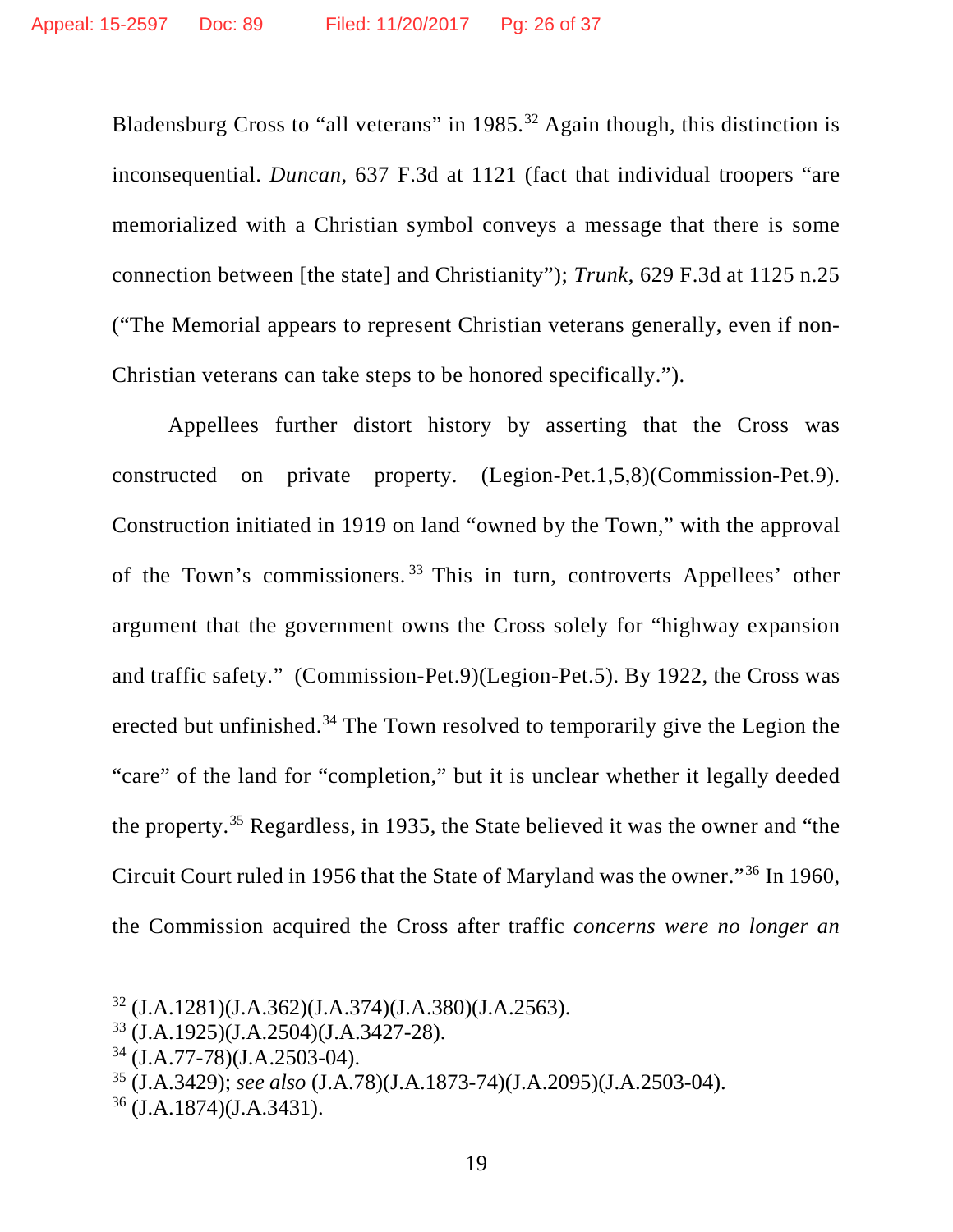*issue* and the "Legion reportedly voiced concerns over the future repair and maintenance of the monument."<sup>37</sup>

Appellees' fifth contention, raising alarmist and exaggerated floodgate concerns, is addressed in Section V*.* 

#### **C. The panel could have ignored** *Van Orden* **completely.**

Appellees incorrectly argue that the panel's decision "cannot be reconciled" with Justice Breyer's concurrence in *Van Orden v. Perry*, 545 U.S. 677, 699-702 (2005), and that his concurrence rather than *Lemon* "should control." (Legion-Pet.9)(Commission-Pet.4,8). Justice Breyer simply declared that in difficult "borderline cases" involving certain Ten Commandments, there is "no test-related substitute for the exercise of legal judgment." *Id*. The Supreme Court never overruled *Lemon* and has consistently applied it in display cases. Indeed, on the very same day, the Court in *McCreary Cnty. v. ACLU*, applied *Lemon* to a different Ten Commandments display and found it unconstitutional. 545 U.S. 844, 859-64 (2005).

While "'the Supreme Court may be free to ignore *Lemon*, this court is not.'" *Green v. Haskell Cnty. Bd. of Comm'rs*, 568 F.3d 784, 797 n.8 (10th Cir. 2009) (citation omitted). Unlike *McCreary*, *Van Orden* is not binding on any court because a majority could not be reached on the applicable standard. [38](#page-26-1) Even in *Ten* 

<span id="page-26-0"></span> <sup>37</sup> (J.A.1925)(J.A.2970-71)(J.A.3219).

<span id="page-26-1"></span><sup>38</sup> *See ACLU v. Mercer Cnty*., 432 F.3d 624, 636 & n.11 (6th Cir. 2005).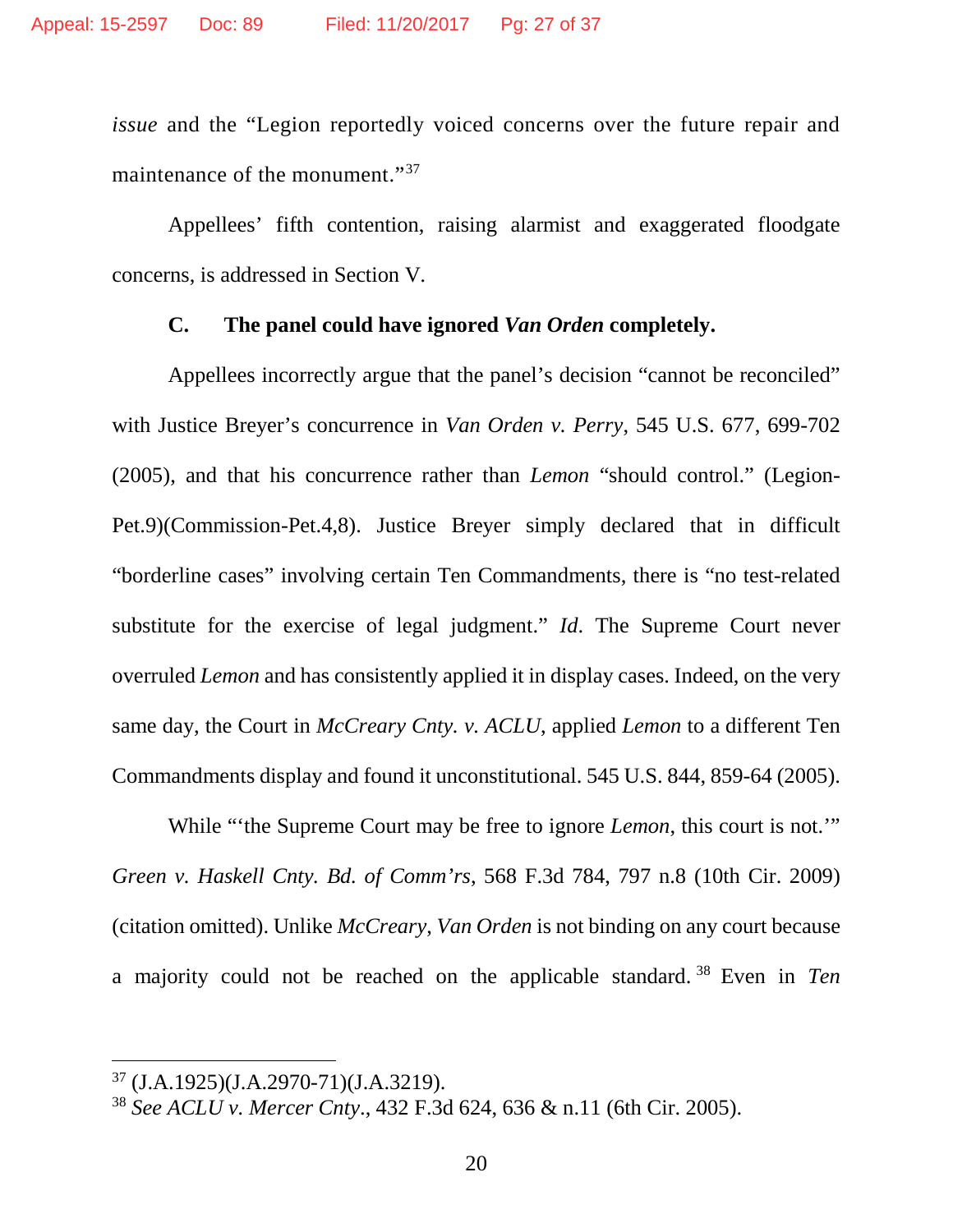*Commandments* cases, "'[m]ost courts of appeals have concluded that the *Lemon* tripartite test" still applies. *Id.* (citations omitted).

More importantly, *every* court that considered a *cross* case after *Van Orden* applied *Lemon* — most finding *Van Orden* completely irrelevant — including the Second, Ninth, and Tenth Circuits (*Port Authority*, *Trunk*, *Duncan*, *Weinbaum*) and district courts in California (*Davies*, *Lake Elsinore*), Florida (*Pensacola*, *Starke*), Indiana (*Cabral*), North Carolina (*Hewett*), South Carolina (*Summers*), and Pennsylvania (*Lehigh*), *supra* at III. The Second Circuit found that *Lemon* alone governed a cross artifact in an actual museum. *Port Authority*, 760 F.3d at 232-38, 243-44. The Tenth Circuit likewise held that *Lemon* alone governed memorial crosses with secular features. *Duncan*, 637 F.3d at 1123. As the court in *Pensacola*  recently concluded, *Van Orden* does not apply to crosses but only "to 'borderline' dual purpose (and arguably *only Ten Commandment*) cases." 3:16-cv-00195-RV-CJK, Dkt-41, at 20 (emphasis added).

*Van Orden* would only be relevant, *if at all*, if this were a difficult borderline case. To be such a case: (1) the symbol itself must possess a dual secular meaning; and (2) the secular meaning must predominate. 545 U.S. at 701 (Breyer); *Duncan*, 637 F.3d at 1122-23.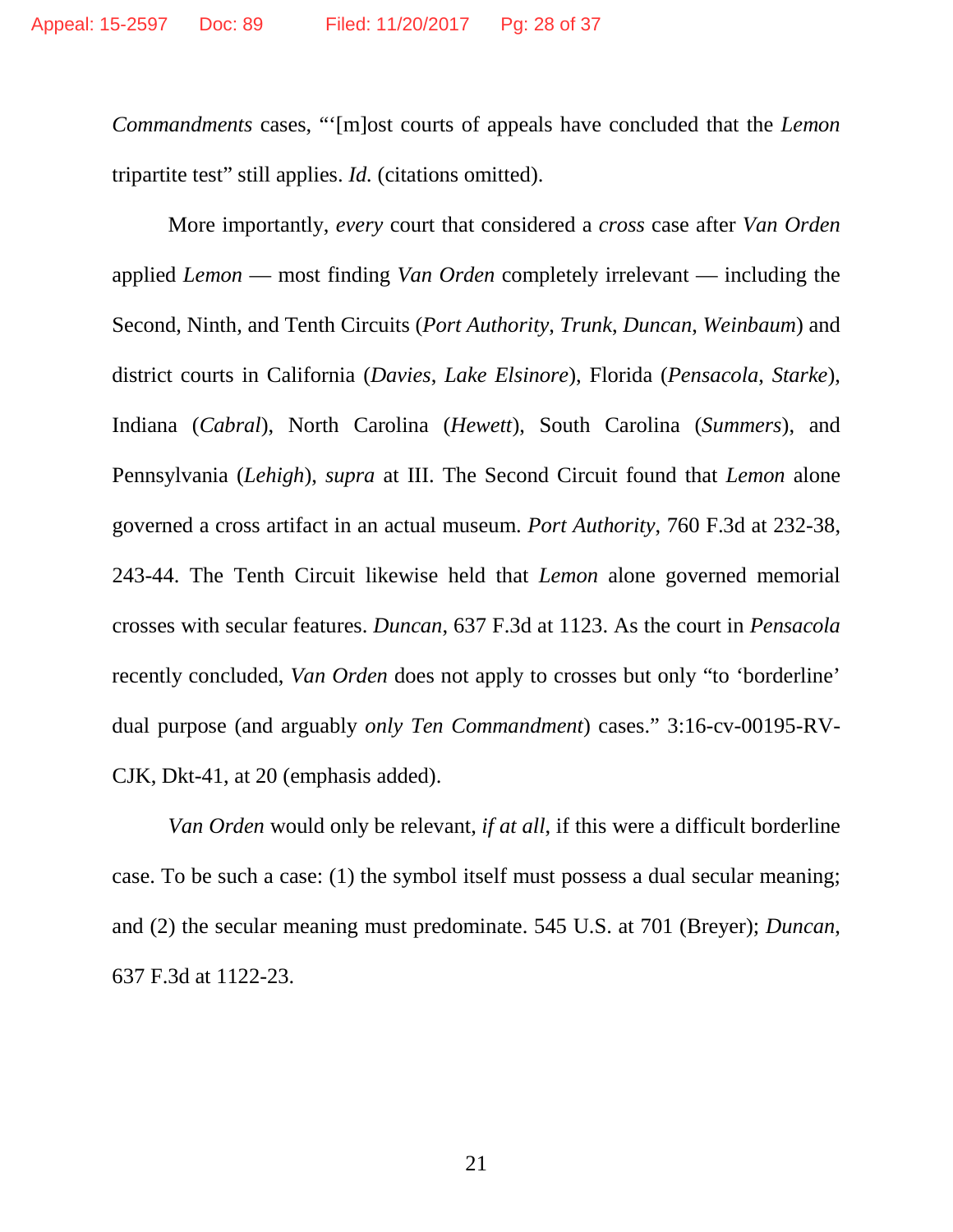#### **1. The Cross is exclusively religious.**

Unlike the Ten Commandments, the cross does not have a dual "secular meaning that can be divorced from its religious significance." *Id.* In *Van Orden*, the plurality found that "the Ten Commandments have an undeniable historical meaning" tied to the foundations of lawmaking. 545 U.S. at 688-90*.* (Op.14). Justice Breyer agreed. *Id.* at 701. He then concluded that because the Commandments were one small part of a presentation on the foundations of law on Texas's capitol grounds, the "nonreligious aspects of the tablets' message [] predominate[d]." *Id.*

A large Christian cross does not simply include "religious symbolism" or have "religious content." (Legion-Pet.8)(Comission-Pet.12). It is an "exclusively religious symbol." *King*, 331 F.3d at 1285. *See also Allegheny*, 492 U.S. at 602-03, 606-07, 613-14 (distinguishing "a specifically Christian symbol" such as a cross from "more general religious references.").

The cross "does not possess an ancillary meaning as a secular or non-sectarian war memorial." *Trunk*, 629 F.3d at 1116, 1120*.* Accordingly, even if the Cross's "commemorative context [were] impossible to miss" (Letion-Pet.10), *Van Orden* is irrelevant. Nothing in *Van Orden* indicates that *commemoration* equals secularization. A Christian cross commemorates *only* Christians. Thus, the panel could have disregarded it completely.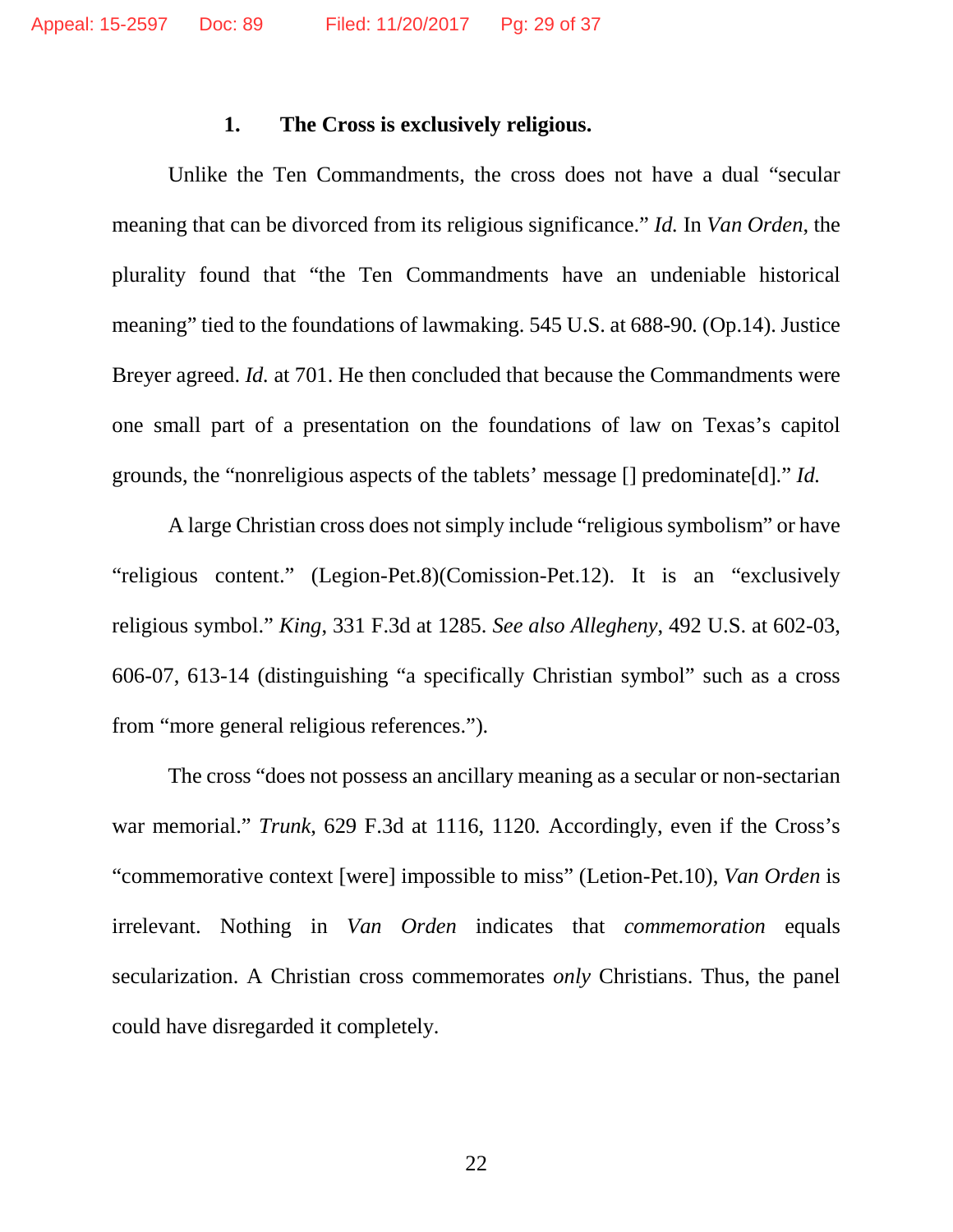#### **2. Bladensburg Cross dominates its surroundings.**

*Van Orden* is further inapposite because Bladensburg Cross stands "four stories tall, and [is] overshadowing the other monuments" in the area. (Op.8, 22). In *Van Orden*, the 6-foot-tall slab was *added* to an existing array, positioned among "17 monuments and 21 historical markers" of *similar size*. 545 U.S. at 681, 701. By stark contrast, this 40 foot Christian monolith was proposed, approved, and installed in isolation, and stands alone in a traffic median, dominating the visual landscape. (J.A.68-69). *See Trunk*, 629 F.3d at 1103. Indeed, Bladensburg "Cross's central position" among the newer monuments "gives it a symbolic value that intensifies" its "sectarian message." *Id.* at 1123-24. (J.A.2485).

Appellees grossly exaggerate the prominence of the later-added displays, asserting "some are as tall" as the Cross, referring to the two "38-foot-tall soldier statues" added during this appeal. (Legion-Pet.4). But the soldiers are thin wooden cutouts and appear no more than 5-feet-tall, positioned atop poles.<sup>39</sup> Moreover, while Appellees claim that the *Van Orden* monuments "were spread out over 22 acres" (Legion-Pet.10), the Ten Commandments are situated directly in-line with at least five other equal-sized monuments. [40](#page-29-1) *See also Green*, 568 F.3d at 789-91, 804-805 n.14.

<span id="page-29-0"></span> <sup>39</sup> *See* [https://goo.gl/maps/QXupqkdCYGy,](https://goo.gl/maps/QXupqkdCYGy) [https://goo.gl/maps/cRroAB86QW72,](https://goo.gl/maps/cRroAB86QW72) and <https://goo.gl/maps/urh7bXzHyN72> (last viewed 11/18/17); Fed. R. Evid. 201(b).

<span id="page-29-1"></span><sup>40</sup> *See* Texas Capitol Monument Guide,<https://perma.cc/4SGT-N9YB> (last viewed 11/15/17); *see also* [https://perma.cc/FUC8-K8UN.](https://perma.cc/FUC8-K8UN)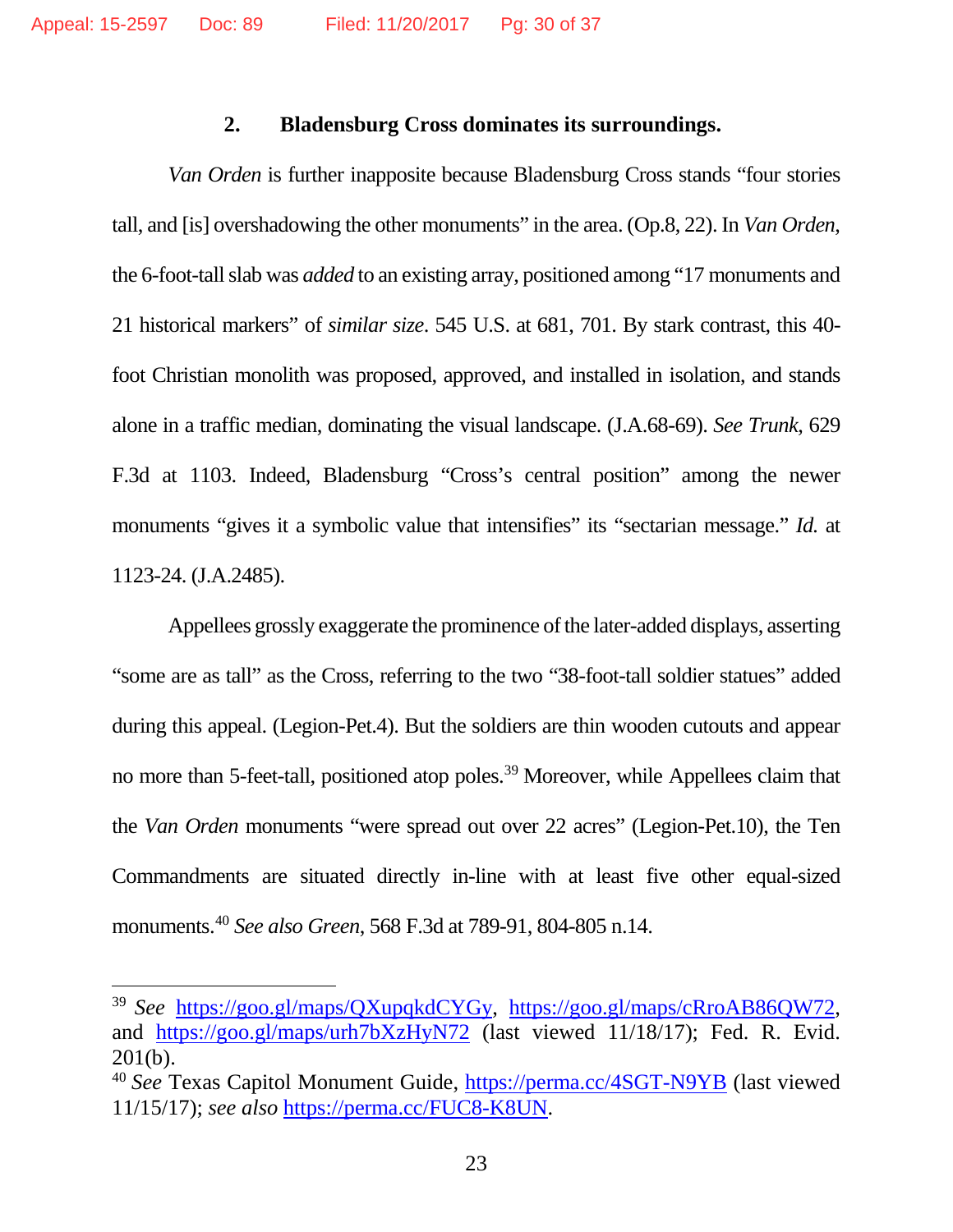#### **3. Bladensburg Cross is not a passive display.**

Bladensburg Cross "is not only a preeminent symbol of Christianity, it has been consistently used in a sectarian manner." *Trunk*, 629 F.3d at 1124. In *Van Orden*, Justice Breyer deemed it critical that the display was never used for any "mediation" or "religious activity." 545 U.S. at 701-02. Significantly, the Court in *McCreary* found a Ten Commandments unconstitutional in part because of religious activity at the dedication ceremony:

the county executive was accompanied by his pastor, who testified to the certainty of the existence of God. The reasonable observer could only think that the Counties meant to emphasize and celebrate the Commandments' religious message.

545 U.S. at 869. Just like in *McCreary*, at the Cross's dedication ceremony, a state official delivered the keynote address, proclaiming the Cross to be "symbolic of Calvary," and was accompanied by Christian pastors who delivered prayers. <sup>[41](#page-30-0)</sup> Government and church officials aligned again for prayers at the Cross's 50th Anniversary<sup>[42](#page-30-1)</sup> and its Rededication Ceremony.<sup>[43](#page-30-2)</sup>

Appellees' contention that there "is no evidence of any religious exercise whatsoever" is absurd. (Commission-Pet.17)(Legion-Pet.6). Prayers led by

<span id="page-30-0"></span> <sup>41</sup> (J.A.211)(J.A.288)(J.A.339)(J.A.1876)(J.A.1891)(J.A.1936)(J.A.2508).

<span id="page-30-1"></span><sup>42(</sup>J.A.150)(J.A.331)(J.A.351)(J.A.1263)(J.A.1922)(J.A.1963)(J.A.1998)(J.A.2549- 52).

<span id="page-30-2"></span> $^{43}$ (J.A.137-38)(J.A.374-75)(J.A.1271-81).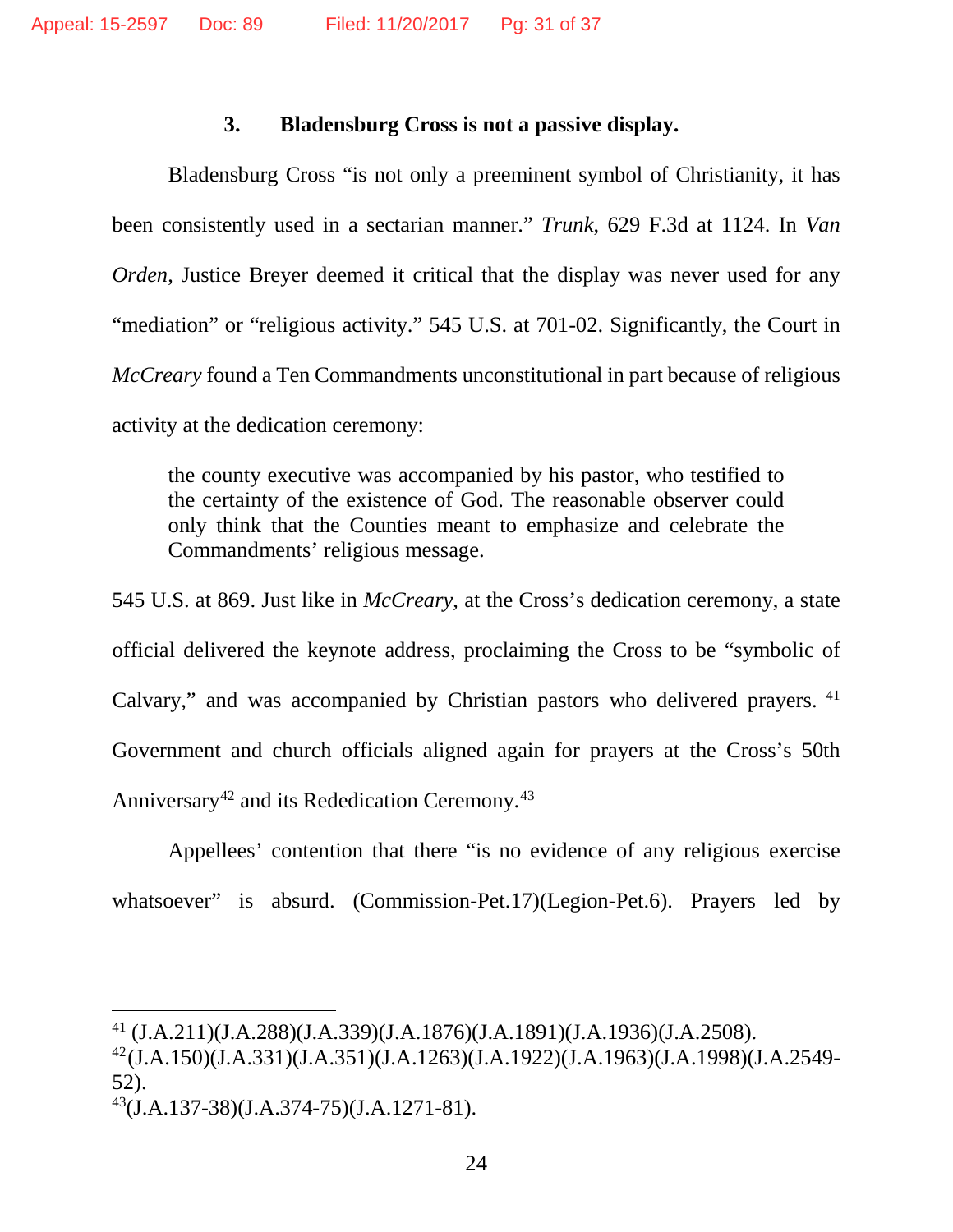Christians have been part of nearly every event held at the Cross.[44](#page-31-0) Just like in *Trunk*, Bladensburg Cross "has a long history of religious use and symbolism that is inextricably intertwined with its commemorative message." 629 F.3d at 1118, 1121. (Appellants' Br.8-14, 59-62). But the absence of such religious usage would in no way be dispositive. *E.g.*, *Duncan*, 637 F.3d at 1120 n.11 (no religious history, usage, or purpose); *Eugene*, 93 F.3d at 617-20; *Jewish War Veterans*, 695 F. Supp. at 5-8, 13-14.

### **D. The Cross fosters excessive entanglement.**

Appellees disagree with the panel's entanglement decision on four grounds. (Commission-Pet.16-18)(Legion-Pet.15-16). First, they contend that "[n]o case has held merely spending money to maintain a display amounts to entanglement." (Legion-Pet.16). They are wrong. In *Starke*, the court found entanglement where "the Cross has been maintained through City work orders." 2007 U.S. Dist. LEXIS 19512, at \*18-19. The court pronounced: "If ever there were a clear case of 'excessive governmental entanglement' with religion, this is it." *Id. See also Mendelson*, 719 F. Supp. at 1071 (city "is entangled with religion because it funded the illumination of the cross."); *Doe v. Cty. of Montgomery*, 915 F. Supp. 32, 38 (C.D. Ill. 1996) (excessive entanglement where county "owns, finances, and maintains the [religious] sign."); *Citizens Concerned for Separation of Church &* 

<span id="page-31-0"></span> <sup>44</sup> (Op.6)(J.A.1282-1353)(J.A.1777-1818)(J.A.1846-50).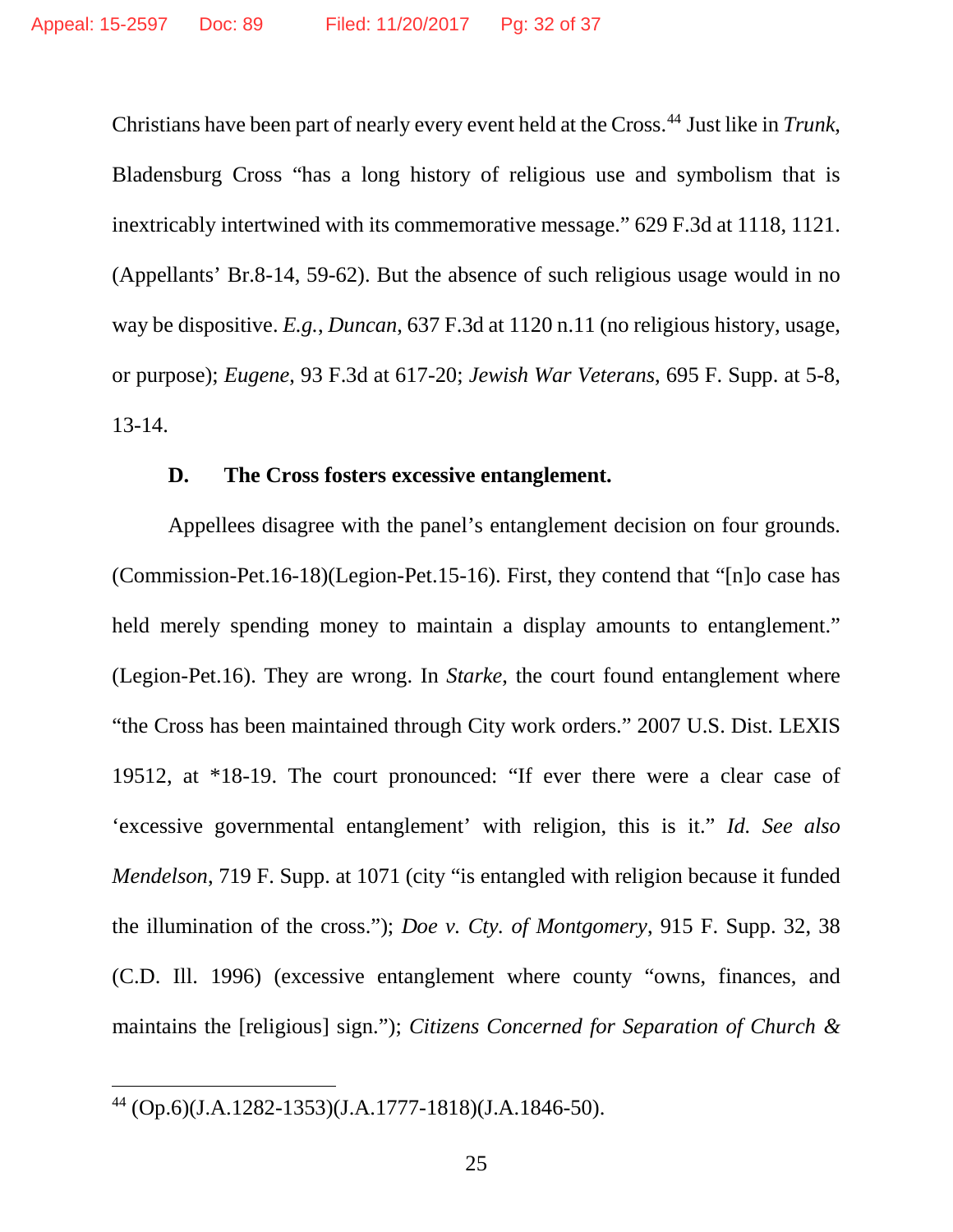*State v. City & Cty. of Denver*, 481 F. Supp. 522, 530-32 (D. Colo. 1979) (same); *see also Comm. for Pub. Educ. & Religious Liberty v. Nyquist*, 413 U.S. 756 (1973) (funding for building maintenance and repair of a parochial school).

Second, Appellees argue that such spending is *de minimis*, using yearly "averages" to minimize the magnitude of government involvement here. (Legion-Pet.16)(Commission-Pet.16). In 1985, the Commission spent \$100,000 on sizable renovations.[45](#page-32-0) Prior to that, it spent at least \$17,000 on routine maintenance. (J.A.138). The Cross is rapidly deteriorating with chunks falling off.<sup>[46](#page-32-1)</sup> In 2008, the Commission allocated an additional \$100,000 for continued renovations. [47](#page-32-2) Appellants are not aware of any case involving such extensive government funding on a religious symbol.

Third, Appellees argue that the decision "effectively bars the government from maintaining any object with an incidental religious feature." (Commission-Pet.2)(Legion-Pet.16). Bladensburg Cross is hardly an "incidental religious feature." Moreover, the panel stressed that its ruling was contingent upon finding that the Cross unconstitutionally endorsed Christianity. (Op.28-29).

Fourth, Appellees quote the dissent's assertion regarding lack of involvement with "churches or religious organizations" (Commission-Pet.18), but such evidence is irrelevant. *Constangy*, 947 F.2d at 1152. Besides, the Commission invited a Catholic

<span id="page-32-0"></span> $45$  (J.A.360)(J.A.374-75).

<span id="page-32-1"></span><sup>46</sup> (J.A.1655)(J.A.1672)(J.A.2479-2502).

<span id="page-32-2"></span> $47$  (J.A.562-64)(J.A.576)(J.A.3434-35).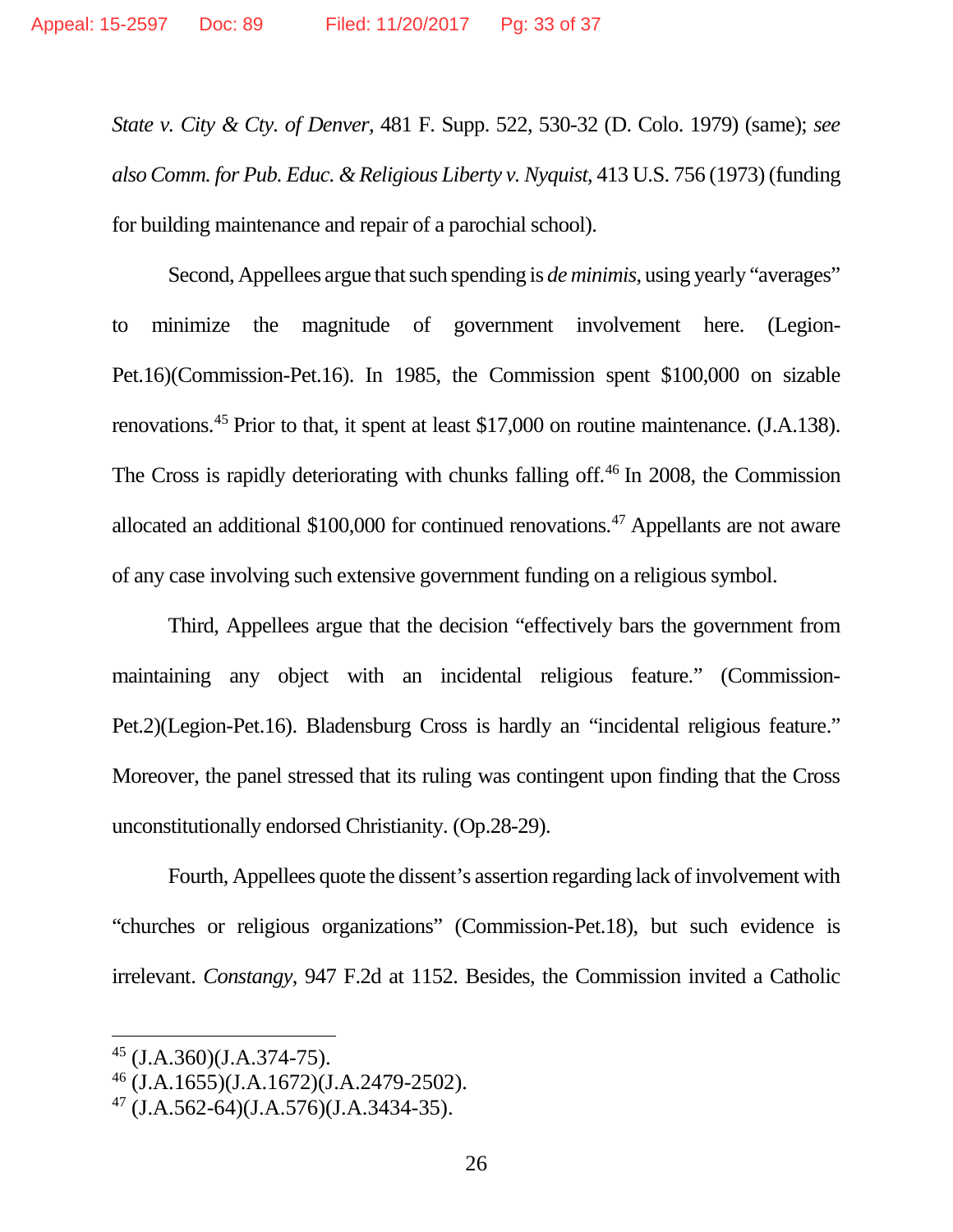priest to deliver prayers at the Cross's rededication ceremony, even expressing a desire to "assimilate this relationship again." (J.A.1281). *See Gilfillan*, 637 F.2d at 931 (the "relationship between the City and the Archdiocese [for single event] constituted entanglement").

#### **V. There is no question of "exceptional importance" because the panel's holding is highly fact-dependent and does not threaten any other crosses.**

Having shown no conflict with *any* precedent, Appellees are left with the "exceptional importance" criteria, contending the case is "of substantial importance because, under the panel's opinion, no cross-shaped veterans memorial of significant size will be permissible." (Legion-Pet.3).<sup>[48](#page-33-0)</sup> This is untenable. Establishment Clause cases are fact-dispositive, *McCreary*, 545 U.S. at 867–68, and the panel emphasized, "our decision is confined to the unique facts at hand*.*" (Op.26)*.* "In fact-dispositive cases, even if the controlling legal principles are of the greatest significance, rehearing en banc simply to consider a suggestion of panel error" is "not warranted." *Arnold v. E. Air Lines*, 712 F.2d 899, 915 (4th Cir. 1983) (Phillips, J., dissenting). A LexisNexis search revealed that this Court has only granted en banc review in two Establishment Clause cases in the past twenty years. *See also Trunk*, *reh'g and reh'g en banc denied*, 660 F.3d 1091 (9th Cir. 2011); *Duncan*, *reh'g en banc denied*, 637 F.3d 1095 (10th Cir. 2010).

<span id="page-33-0"></span> <sup>48</sup> Appellees merely refer to the two "WWI memorial crosses in Arlington National Cemetery" (Legion-Pet.3), which were distinguished by the panel (Op.27) and by other Circuit Courts. *See Trunk*, 629 F.3d at 1114, 1124.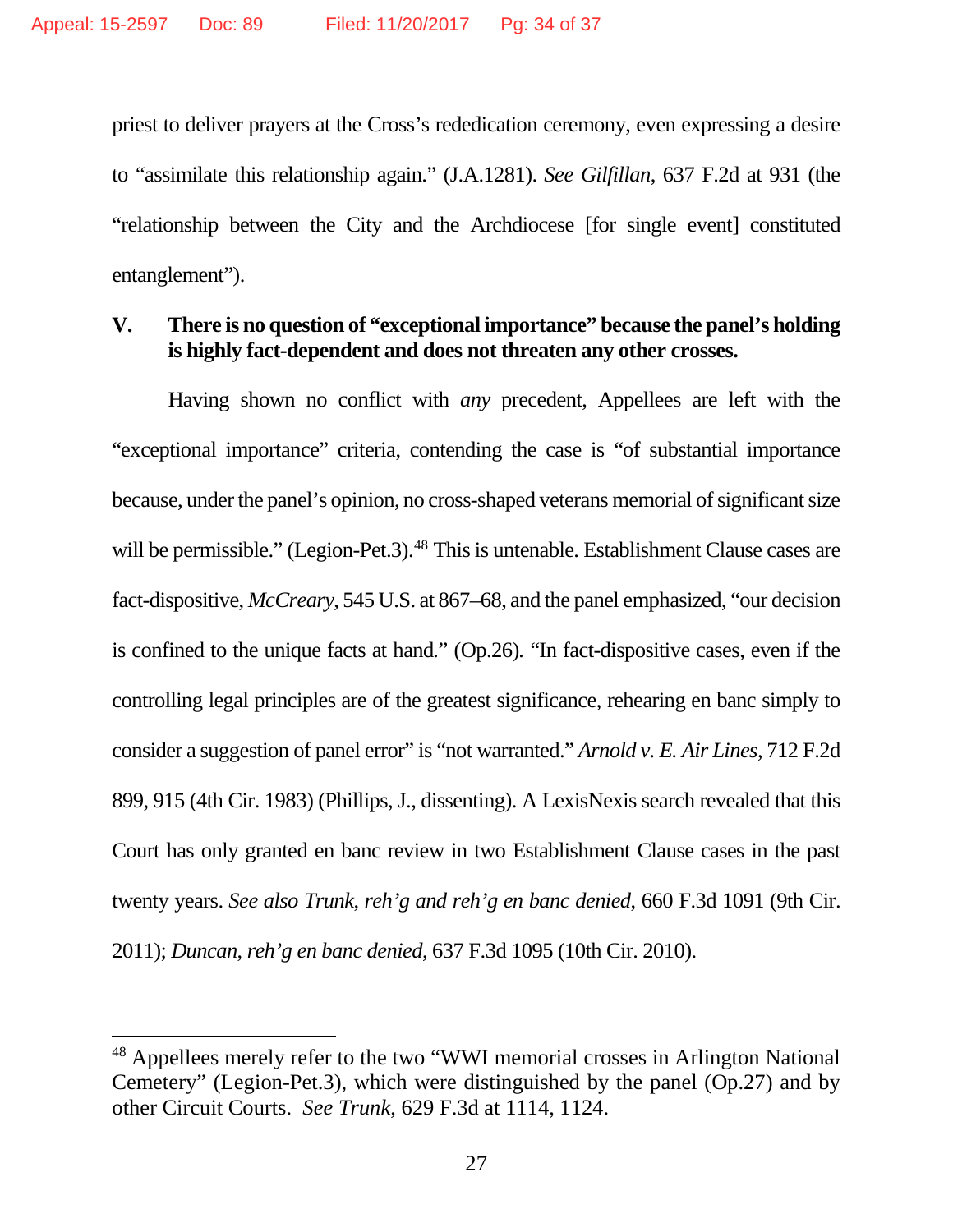#### **VI. Conclusion**

Contrary to Appellees' argument, the majority's decision "does not represent a hostility or indifference to religion but, instead, the respect for religious diversity that the Constitution requires." *Allegheny* 492 U.S. at 612-13. Appellants respectfully request that the Court deny the petitions for rehearing en banc.

Respectfully submitted,

November 20, 2017

/s/ Monica L. Miller MONICA L. MILLER American Humanist Association 1821 Jefferson Place NW Washington, DC, 20036 Phone: 202-238-9088 Email: mmiller@americanhumanist.org CA Bar: 288343 / DC Bar: 101625

DAVID A. NIOSE American Humanist Association 1821 Jefferson Place NW Washington, DC, 20036 Phone: 202-238-9088 Email: dniose@americanhumanist.org MA Bar: 556484/ DC Bar 1024530

Daniel P. Doty The Law Office of Daniel P. Doty, P.A. 5500 Harford Road, Suite 202 Baltimore, MD 21214 Phone: 410-615- 0902 [ddoty@dotylawoffice.com](mailto:ddoty@dotylawoffice.com) Fed. Bar No. 28247

#### *ATTORNEYS FOR APPELLANTS*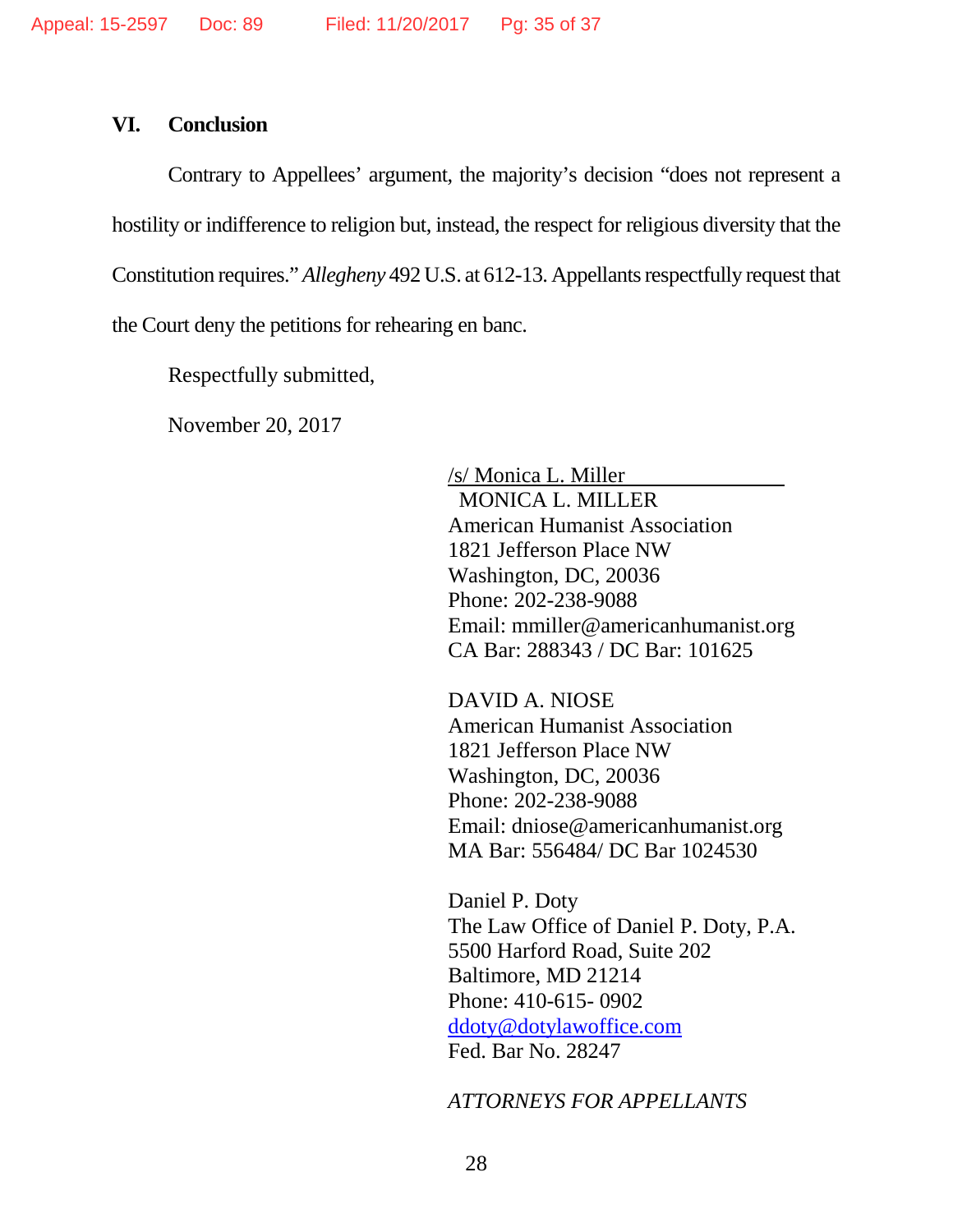### **Certificate of Compliance**

I certify that this brief complies with the type-volume limitation of this Court's Order (Doc. 88) dated November 16, 2017, because this brief contains 5,900 words, excluding the parts of the brief exempted by Fed. R. App. P.  $32(a)(7)(B)(iii)$ .

This brief complies with the typeface requirements of Fed. R. App. P. 32(a)(5) and the type style requirements of Fed. R. App. P. 32(a)(6) because this brief has been prepared in a proportionally spaced typeface using Microsoft® Word 12.2.8 in 14-point font size in Times New Roman.

November 20, 2017

/s/ Monica L. Miller MONICA L. MILLER American Humanist Association 1821 Jefferson Place NW Washington, DC, 20036 Phone: 202-238-9088 Email: mmiller@americanhumanist.org CA Bar: 288343 / DC Bar: 101625